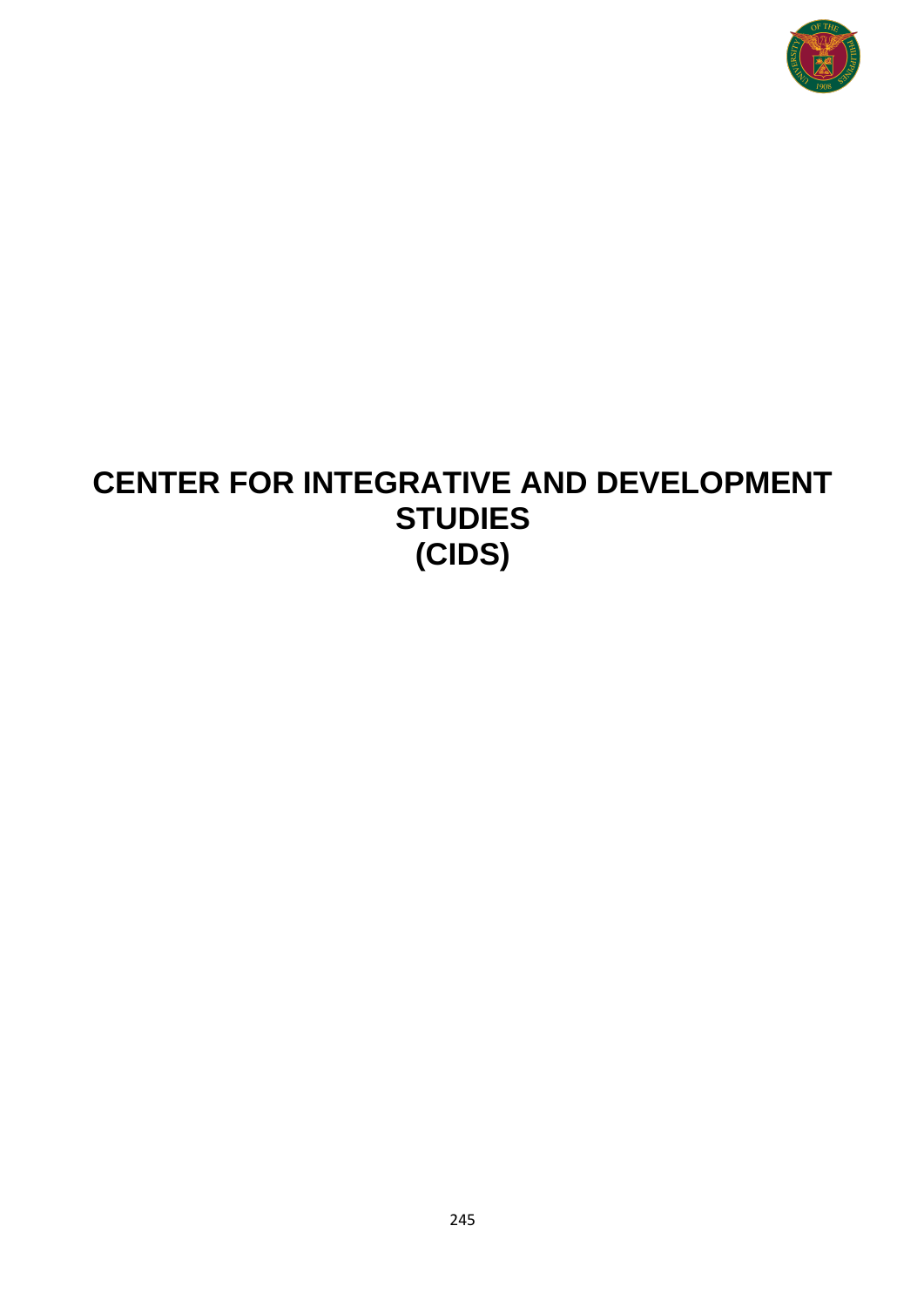

#### **EXTERNAL SERVICES**

### **1. Receiving of Letters, Memorandum, Contract of Service, Job Orders, Bills, etc**.

All documents which are sent to UP CIDS are received and subsequently addressed, processed or referred to the proper personnel, by the UP CIDS Administrative Office.

| <b>Office or Unit:</b>                                                | UP Center for Integrative and Development Studies (UP CIDS) -<br><b>Administrative Unit</b>                              |                                                      |                                  |                                     |  |
|-----------------------------------------------------------------------|--------------------------------------------------------------------------------------------------------------------------|------------------------------------------------------|----------------------------------|-------------------------------------|--|
| <b>Classification:</b>                                                | Simple                                                                                                                   |                                                      |                                  |                                     |  |
| <b>Type of Transaction:</b>                                           | G2C, G2G                                                                                                                 |                                                      |                                  |                                     |  |
| Who may avail:                                                        | All UP and Non-UP units                                                                                                  |                                                      |                                  |                                     |  |
| <b>CHECKLIST OF REQUIREMENTS</b>                                      |                                                                                                                          |                                                      | <b>WHERE TO SECURE</b>           |                                     |  |
| Document 1 (1 Copy of Bills, Official Receipts,<br>and Sales Invoice) |                                                                                                                          | UP and Non-UP Units                                  |                                  |                                     |  |
| <b>CLIENT STEPS</b>                                                   | <b>AGENCY ACTION</b>                                                                                                     | <b>FEES</b><br><b>TO</b><br><b>BE</b><br><b>PAID</b> | <b>PROCESSING</b><br><b>TIME</b> | <b>PERSON</b><br><b>RESPONSIBLE</b> |  |
| 1. Submission of<br>Bills, Official Receipts,<br>and Sales Invoice    | 1.1 Acknowledge<br>receipt                                                                                               | N/A                                                  | 3 minutes                        | Administrative<br><b>Staff</b>      |  |
|                                                                       | 1.2 Endorsement of<br>the document to the<br>person concerned                                                            | N/A                                                  | 5 minutes                        | Administrative<br><b>Staff</b>      |  |
|                                                                       | N/A<br>5 minutes<br>Administrative<br>1.3 Send a<br><b>Staff</b><br>preliminary response<br>to the sender (if<br>needed) |                                                      |                                  |                                     |  |
|                                                                       | TOTAL                                                                                                                    | N/A                                                  | 13 minutes                       |                                     |  |

### **2. Processing of Payment to Supplier**

Payments of approved procurements of UP CIDS are initiated in the UP CIDS Administrative Office.

| <b>Office or Unit:</b>           | UP Center for Integrative and Development Studies (UP CIDS) -    |                         |  |  |  |
|----------------------------------|------------------------------------------------------------------|-------------------------|--|--|--|
|                                  | <b>Finance Unit</b>                                              |                         |  |  |  |
| <b>Classification:</b>           | <b>Highly Technical</b>                                          |                         |  |  |  |
| Type of                          | G <sub>2</sub> C                                                 |                         |  |  |  |
| <b>Transaction:</b>              | G <sub>2</sub> G                                                 |                         |  |  |  |
| Who may avail:                   | <b>UP CIDS Program Staff</b>                                     |                         |  |  |  |
|                                  | <b>Suppliers</b>                                                 |                         |  |  |  |
|                                  | <b>CHECKLIST OF REQUIREMENTS</b><br><b>WHERE TO SECURE</b>       |                         |  |  |  |
|                                  | <b>UP CIDS Programs</b><br>Document 1 (Disbursement Voucher (DV) |                         |  |  |  |
| Form                             |                                                                  |                         |  |  |  |
| Document 2 (Summary of Expenses) |                                                                  | <b>UP CIDS Programs</b> |  |  |  |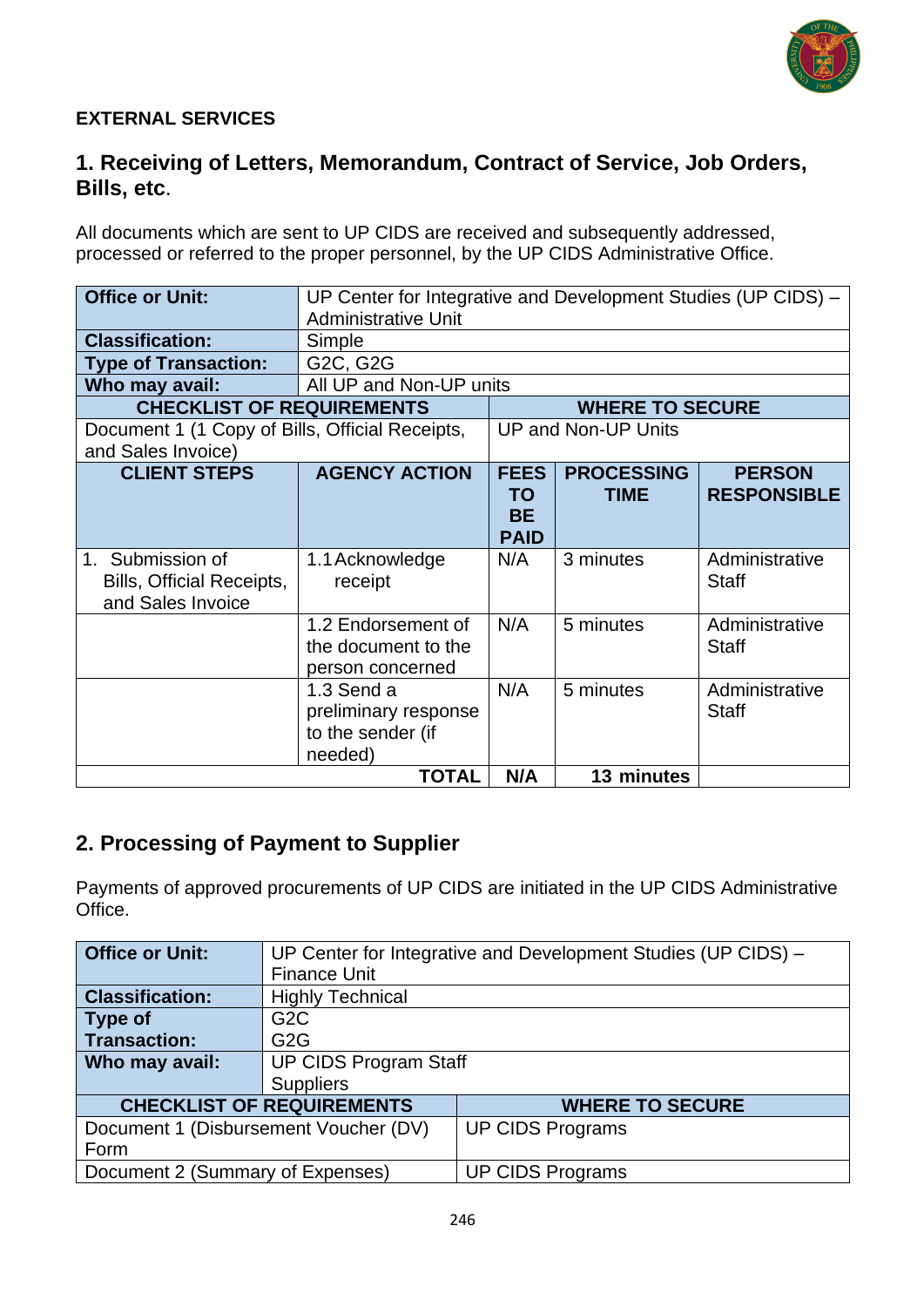

| Document 3 (Inspection and Acceptance<br><b>Report - Supply and Procurement</b><br>Management Office Form (SPMO))   |                                                                                                                        | <b>UP CIDS Programs</b>     |                                      |                      |
|---------------------------------------------------------------------------------------------------------------------|------------------------------------------------------------------------------------------------------------------------|-----------------------------|--------------------------------------|----------------------|
| Document 4 (Original Receipts/CENRR                                                                                 |                                                                                                                        | <b>UP CIDS Programs</b>     |                                      |                      |
| Form/RER Form)                                                                                                      |                                                                                                                        |                             |                                      |                      |
| Document 5 (Attendance Sheet)<br>*Additional attachments if reimbursement for travel expenses (land, accommodation, |                                                                                                                        | <b>UP CIDS Programs</b>     |                                      |                      |
| transportation, and airfare):                                                                                       |                                                                                                                        |                             |                                      |                      |
|                                                                                                                     | Document 6 - 10 (Travel Documents: Travel                                                                              | <b>UP CIDS Programs</b>     |                                      |                      |
|                                                                                                                     | Authority, Travel Order, Certificate of Travel                                                                         |                             |                                      |                      |
| Completed, Original Boarding Pass, and                                                                              |                                                                                                                        |                             |                                      |                      |
| Itinerary of Travel)                                                                                                |                                                                                                                        |                             |                                      |                      |
|                                                                                                                     | *Additional attachments if there is an expense more than one thousand pesos                                            |                             |                                      |                      |
| Document 11 and 12 (Three Canvass                                                                                   |                                                                                                                        | <b>UP CIDS Programs</b>     |                                      |                      |
| Sheets and Abstract of Quotation)                                                                                   |                                                                                                                        |                             |                                      |                      |
| Document 13 (Stock Position Sheet)                                                                                  |                                                                                                                        |                             |                                      |                      |
| Request)                                                                                                            | Document 14 (Manual and Online Purchase                                                                                |                             | <b>UP CIDS Administrative Office</b> |                      |
| Document 15 (Allotment Obligation Slip<br>ALBOS)                                                                    |                                                                                                                        |                             | <b>Systems Budget Office</b>         |                      |
| <b>CLIENT STEPS</b>                                                                                                 | <b>AGENCY ACTION</b>                                                                                                   | <b>FEES</b>                 | <b>PROCESSING</b>                    | <b>PERSON</b>        |
|                                                                                                                     |                                                                                                                        | <b>TO BE</b><br><b>PAID</b> | <b>TIME</b>                          | <b>RESPONSIBLE</b>   |
| 1. Submission of<br>complete<br>documents                                                                           | 1.1 Acknowledge<br>receipt                                                                                             | N/A                         | 3 minutes                            | <b>Finance Staff</b> |
|                                                                                                                     | 1.2 Assessment on<br>documents received                                                                                | N/A                         | 10 minutes                           | <b>Finance Staff</b> |
|                                                                                                                     | 1.3 Endorsement of<br>the documents for<br><b>Executive Director's</b><br>approval and<br>signature                    | N/A                         | 10 minutes                           | <b>Finance Staff</b> |
|                                                                                                                     | 1.4 Creating of<br><b>Document Tracking</b><br>System (DTS)<br>number                                                  | N/A                         | 10 minutes                           | <b>Finance Staff</b> |
|                                                                                                                     | 1.5 Generating of<br><b>Disbursement</b><br>Voucher (DV)<br>number to University<br><b>Information System</b><br>(UIS) | N/A                         | 20 minutes                           | <b>Finance Staff</b> |
|                                                                                                                     | 1.6 Recording of<br>documents for out-<br>going (For SPMO<br>Inspection)                                               | N/A                         | 2 minutes                            | <b>Finance Staff</b> |
|                                                                                                                     | 1.7 Coordination with<br><b>SPMO</b>                                                                                   | N/A                         | 2 days                               | <b>Finance Staff</b> |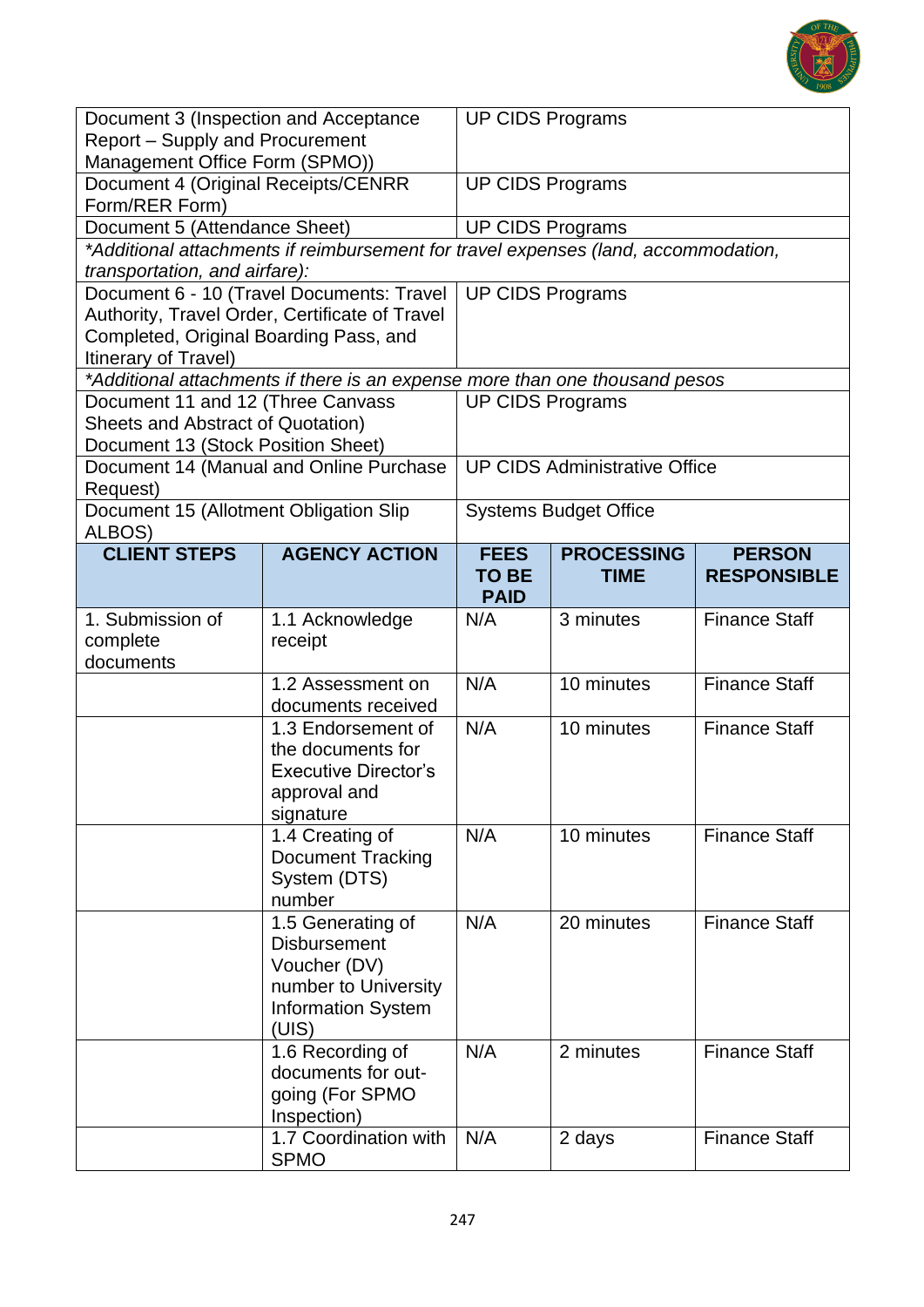

| 1.8 Scanning of<br>documents and<br>uploading of file<br>online (UIS)                                                                     | N/A | 20 minutes     | <b>Finance Staff</b> |
|-------------------------------------------------------------------------------------------------------------------------------------------|-----|----------------|----------------------|
| 1.9 Recording of<br>document for out-<br>going                                                                                            | N/A | 5 minutes      | Messenger            |
| 1.10 Coordination<br>with SAO                                                                                                             | N/A | 7 days         | <b>Finance Staff</b> |
| 1.11 Updating the<br><b>Program Staff</b><br>concerned for the<br>releasing of<br>supplier's check at<br><b>Systems Cashier</b><br>Office | N/A | 2 minutes      | <b>Finance Staff</b> |
| <b>TOTAL</b>                                                                                                                              |     | 9 days, 1 hour |                      |

### **3. Addressing Inquiries from External Entities in Relation to UP CIDS Research Functions and Activities**

Inquiries from external entities pertaining to UP CIDS or any of its research programs or projects are usually received through the main communication channels of UP CIDS, which is usually through the Administrative Office. These inquiries are referred to the proper persons concerned or already addressed if possible and applicable by the Administrative Office itself.

| <b>Office or Unit:</b> | <b>UP CIDS Administrative Office</b>                                  |             |                                     |                    |  |
|------------------------|-----------------------------------------------------------------------|-------------|-------------------------------------|--------------------|--|
| <b>Classification:</b> | Simple                                                                |             |                                     |                    |  |
| <b>Type of</b>         | G2C, G2B, G2G                                                         |             |                                     |                    |  |
| <b>Transaction:</b>    |                                                                       |             |                                     |                    |  |
| Who may avail:         | Any person who has a reasonable interest or any inquiry regarding the |             |                                     |                    |  |
|                        | research work and activities of UP CIDS                               |             |                                     |                    |  |
|                        | <b>CHECKLIST OF REQUIREMENTS</b>                                      |             | <b>WHERE TO SECURE</b>              |                    |  |
|                        | Formal letter (printed or digital) of inquiry or                      |             | To be provided by client themselves |                    |  |
|                        | request for research collaboration or                                 |             |                                     |                    |  |
|                        | coordination addressed to the UP CIDS                                 |             |                                     |                    |  |
|                        | <b>Administrative Office</b>                                          |             |                                     |                    |  |
| <b>CLIENT STEPS</b>    | <b>AGENCY ACTION</b>                                                  | <b>FEES</b> | <b>PROCESSING</b>                   | <b>PERSON</b>      |  |
|                        |                                                                       | <b>TO</b>   | <b>TIME</b>                         | <b>RESPONSIBLE</b> |  |
|                        |                                                                       | <b>BE</b>   |                                     |                    |  |
|                        |                                                                       | <b>PAID</b> |                                     |                    |  |
| Submission of          | Confirming receipt and                                                | <b>None</b> | 20 minutes                          | Senior             |  |
| formal letter to       | either, preliminarily                                                 |             |                                     | Administrative     |  |
| <b>UP CIDS</b>         | addressing the inquiry or                                             |             |                                     | Office II or       |  |
| (physically at the     | request made with                                                     |             |                                     | University         |  |
| <b>UP CIDS Office</b>  | pertinent information, and if                                         |             |                                     | Research           |  |
| premises, or           | necessary,                                                            |             |                                     | Associate I        |  |
| through the UP         | referring inquiry or request                                          |             |                                     |                    |  |
|                        | to concerned UP CIDS                                                  |             |                                     |                    |  |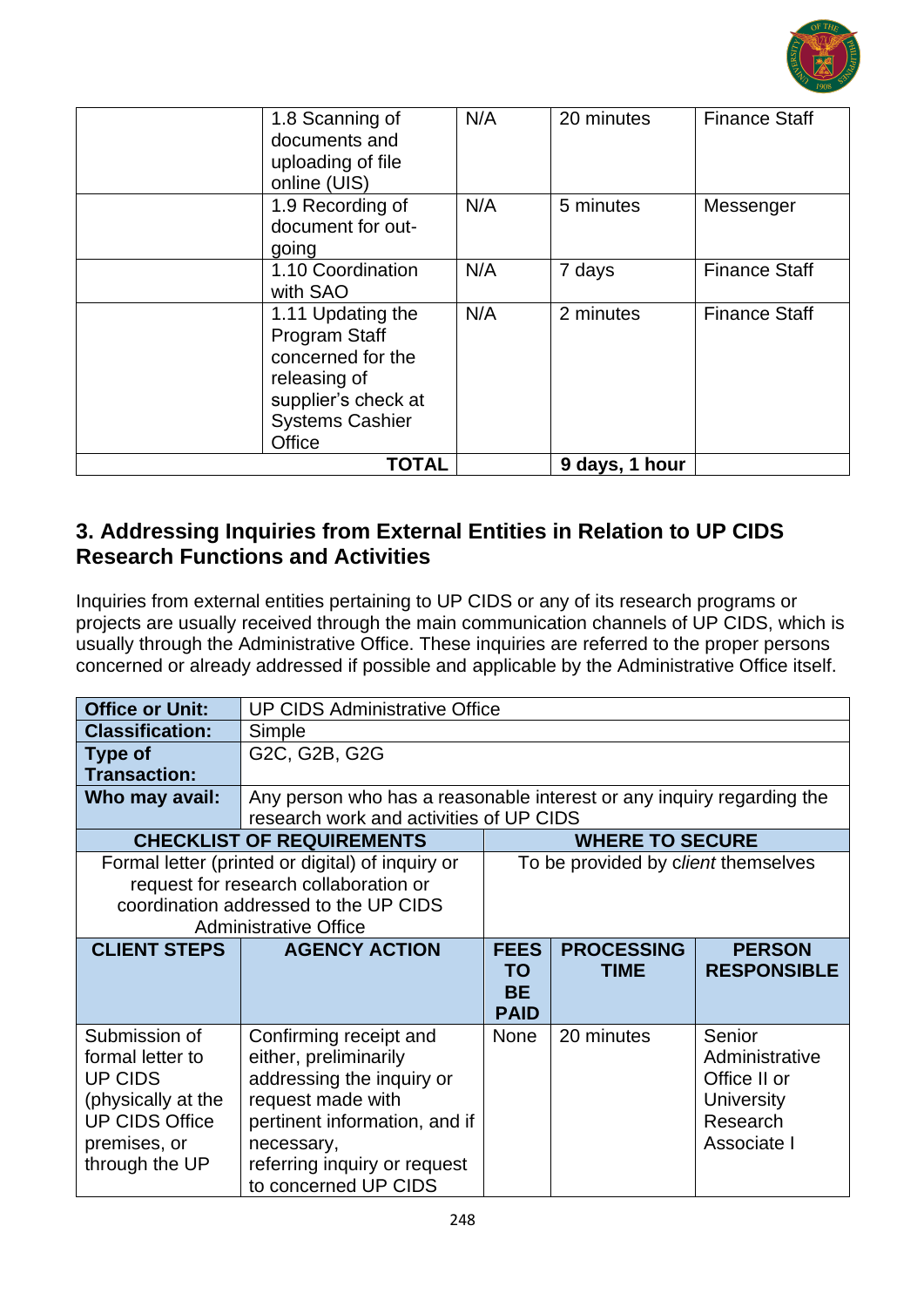

| CIDS official e-<br>mail) | Research<br>Program/Project/personnel<br>for propert action |            |  |
|---------------------------|-------------------------------------------------------------|------------|--|
|                           | <b>TOTAL</b>                                                | 20 minutes |  |

### **3. Processing of Policy Insights, Book Reviews, And Essays for The UP CIDS** *Philippine Journal of Public Policy*

The procedure for the processing and publication of book reviews, essays, and policy insights for the UP CIDS' in-house journal.

| <b>Office or Unit:</b>                                         | Center for Integrative and Development Studies (OVPAA) -<br><b>Publications</b>        |                                            |                                  |                                                   |  |
|----------------------------------------------------------------|----------------------------------------------------------------------------------------|--------------------------------------------|----------------------------------|---------------------------------------------------|--|
| <b>Classification:</b>                                         | <b>Highly Technical</b>                                                                |                                            |                                  |                                                   |  |
| <b>Type of</b><br><b>Transaction:</b>                          | G <sub>2</sub> C                                                                       |                                            |                                  |                                                   |  |
| Who may avail:                                                 | Scholars, faculty, researchers from and writing about the Philippines<br>and East Asia |                                            |                                  |                                                   |  |
|                                                                | <b>CHECKLIST OF REQUIREMENTS</b>                                                       |                                            | <b>WHERE TO SECURE</b>           |                                                   |  |
| Electronic copy of policy insight/book<br>review/essay         |                                                                                        | <b>From Author</b>                         |                                  |                                                   |  |
| <b>CLIENT STEPS</b>                                            | <b>AGENCY ACTION</b>                                                                   | <b>FEES</b><br><b>TO BE</b><br><b>PAID</b> | <b>PROCESSING</b><br><b>TIME</b> | <b>PERSON</b><br><b>RESPONSIBLE</b>               |  |
| 1. Submit Policy<br>Insight/Book<br>Review/Essay.              | 1. Acknowledge<br>receipt of policy<br>insight/book<br>review/essay.                   | none                                       | 1 day                            | <b>Managing Editor</b><br>- Publications<br>Unit  |  |
|                                                                | 1.2 Conduct<br>Technical review.                                                       | none                                       | 1 day                            | <b>Managing Editor</b><br>- Publications<br>Unit  |  |
|                                                                | 1.3 Return to author<br>for technical edits (if<br>there are any).                     | none                                       | 1 day                            | <b>Managing Editor</b><br>- Publications<br>Unit  |  |
|                                                                | 1.4 Forward to<br>editorial consultant,<br>copyeditors, and<br>layout artist.          | none                                       | 7 days                           | <b>Managing Editor</b><br>- Publications<br>Unit  |  |
| 2. Apply comments<br>arising from<br>copyedited<br>manuscript. | 2. Upload book<br>reviews/essays in UP<br>CIDS page and social<br>media.               | none                                       | 1 day                            | <b>Associate Editor</b><br>- Publications<br>Unit |  |
|                                                                | <b>TOTAL</b>                                                                           |                                            | 11 ays                           |                                                   |  |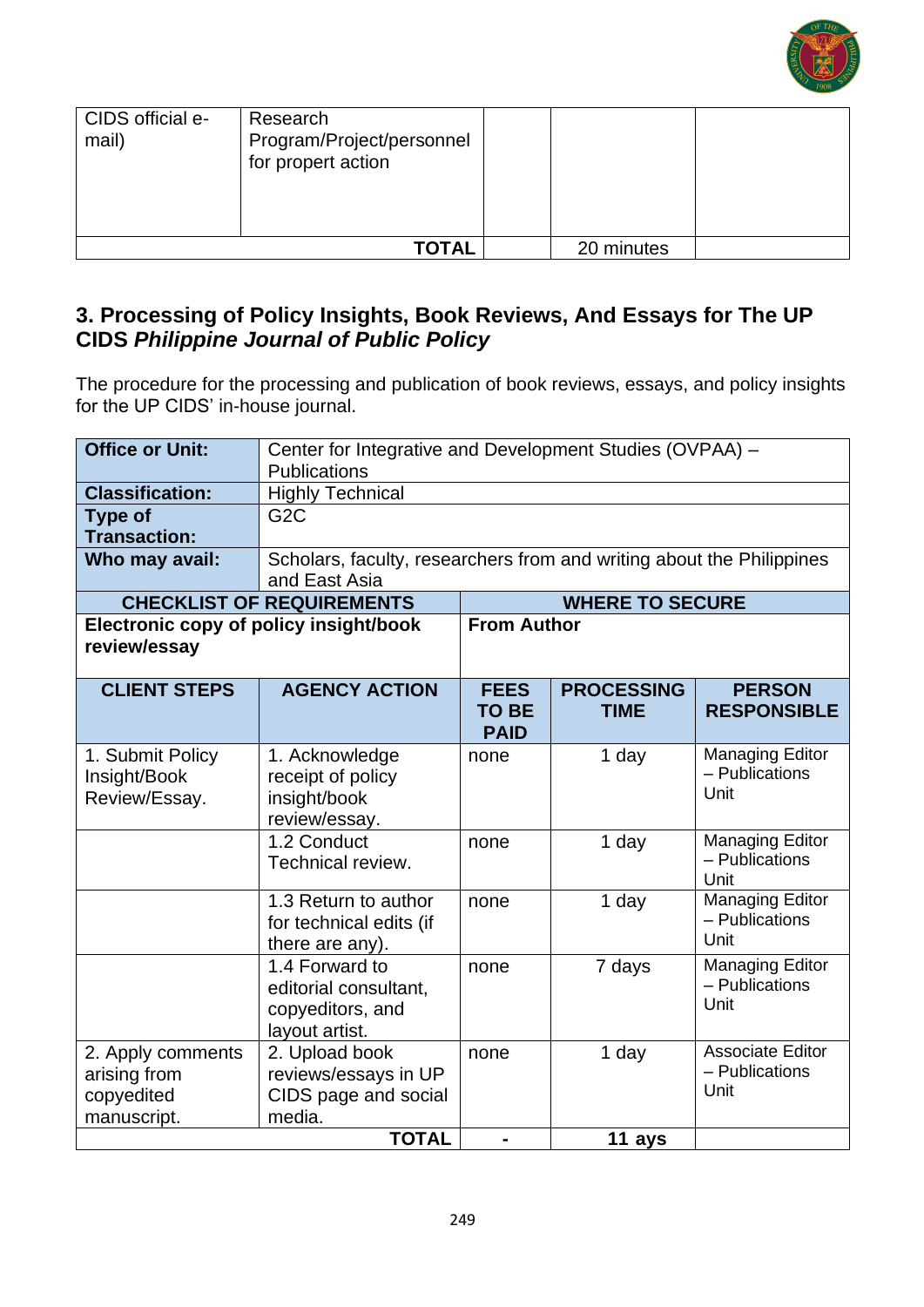

### **4. Processing of Manuscripts for The UP CIDS** *Philippine Journal of Public Policy*

| Publication of articles for the UP CIDS' in-house journal |
|-----------------------------------------------------------|
|-----------------------------------------------------------|

| <b>Office or Unit:</b>                                                                                                       | Center for Integrative and Development Studies (OVPAA) -<br><b>Publications</b>                                                                      |                                            |                                   |                                                                                           |  |
|------------------------------------------------------------------------------------------------------------------------------|------------------------------------------------------------------------------------------------------------------------------------------------------|--------------------------------------------|-----------------------------------|-------------------------------------------------------------------------------------------|--|
| <b>Classification:</b>                                                                                                       | Highly Technical (may exceed 20 working days)                                                                                                        |                                            |                                   |                                                                                           |  |
| <b>Type of</b><br><b>Transaction:</b>                                                                                        | G <sub>2</sub> C                                                                                                                                     |                                            |                                   |                                                                                           |  |
| Who may avail:                                                                                                               | Scholars, faculty, researchers from and writing about the Philippines<br>and East Asia                                                               |                                            |                                   |                                                                                           |  |
|                                                                                                                              | <b>CHECKLIST OF REQUIREMENTS</b>                                                                                                                     |                                            | <b>WHERE TO SECURE</b>            |                                                                                           |  |
| Electronic copy of manuscript                                                                                                |                                                                                                                                                      | From Author                                |                                   |                                                                                           |  |
| Peer review guide questions                                                                                                  |                                                                                                                                                      |                                            | <b>UP CIDS Publications Staff</b> |                                                                                           |  |
| <b>CLIENT STEPS</b>                                                                                                          | <b>AGENCY ACTION</b>                                                                                                                                 | <b>FEES</b><br><b>TO BE</b><br><b>PAID</b> | <b>PROCESSING</b><br><b>TIME</b>  | <b>PERSON</b><br><b>RESPONSIBLE</b>                                                       |  |
| 1. Submit<br>manuscript.                                                                                                     | 1. Acknowledge<br>receipt of<br>manuscript.                                                                                                          | <b>None</b>                                | 15 Minutes                        | <b>Managing Editor</b><br>- Publications<br>Unit                                          |  |
| 2. None                                                                                                                      | 2. Conduct technical<br>review.                                                                                                                      | <b>None</b>                                | 1 Day                             | <b>Managing Editor</b><br>- Publications<br>Unit                                          |  |
| 3. None                                                                                                                      | 3. Return to author<br>for technical edits (if<br>there are any).                                                                                    | <b>None</b>                                | 15 Minutes                        | <b>Managing Editor</b><br>- Publications<br>Unit                                          |  |
| 4. Receive technical<br>edits - Submission<br>of manuscript with<br>revised technical<br>edits-<br>Online<br>correspondence. | 4. Conduct<br>substantive<br>preliminary editorial<br>review.                                                                                        | <b>None</b>                                | 5 Days                            | Editor-in-Chief,<br>Managing Editor,<br><b>Associate Editor</b><br>- Publications<br>Unit |  |
| 5. None                                                                                                                      | 5. Return substantive<br>preliminary<br>comments to author.                                                                                          | <b>None</b>                                | 15 Minutes                        | <b>Managing Editor</b><br>- Publications<br>Unit                                          |  |
| 6. None                                                                                                                      | 6. Decide on<br>manuscript status.<br>6.1. Reject<br>manuscript.<br>6.2. Accept<br>manuscript.                                                       | <b>None</b>                                | 1 Day                             | Editor-in-Chief,<br>Managing Editor,<br><b>Associate Editor</b><br>- Publications<br>Unit |  |
| 7. None                                                                                                                      | 7. Inform author of<br>rejection/acceptance.<br>7.1. Keep manuscript<br>on file, if rejected.<br>7.2. Send manuscript<br>with revised<br>preliminary | <b>None</b>                                | 15 Minutes                        | <b>Managing Editor</b><br>- Publications<br>Unit                                          |  |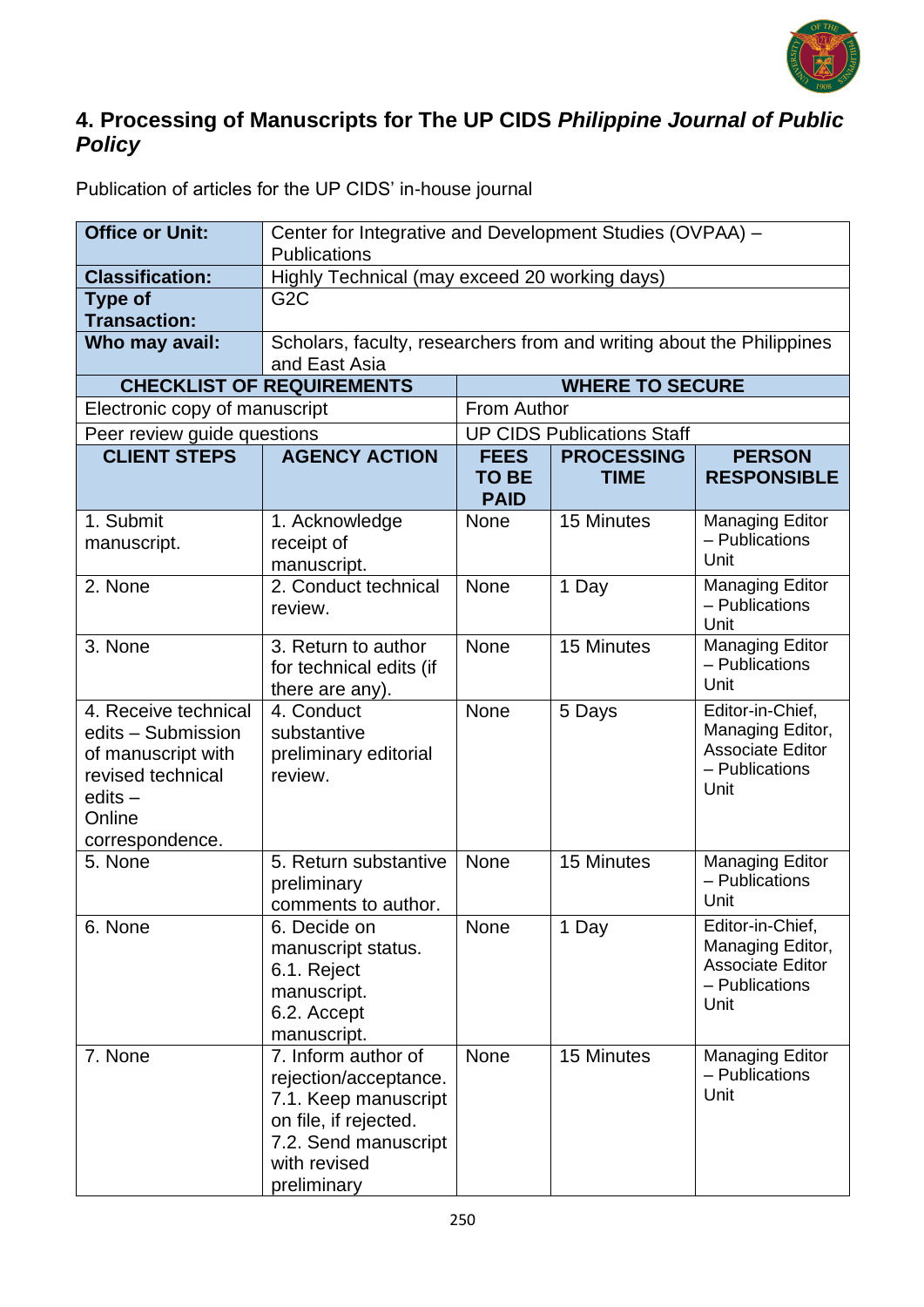

|                                                                                                                                                         | substantive edits, if<br>accepted.                                                                                                                              |             |                                         |                                                                                           |
|---------------------------------------------------------------------------------------------------------------------------------------------------------|-----------------------------------------------------------------------------------------------------------------------------------------------------------------|-------------|-----------------------------------------|-------------------------------------------------------------------------------------------|
| 8. Acknowledge<br>receipt of accepted<br>manuscript - Online<br>correspondence                                                                          | 8. Forward to three<br>(3) peer reviewers.                                                                                                                      | None        | 5 Days                                  | <b>Managing Editor</b><br>- Publications<br>Unit                                          |
| 9. None                                                                                                                                                 | 9. Facilitate peer<br>review process.                                                                                                                           | None        | 20 Days (may<br>reach up to 30<br>Days) | Editor-in-Chief,<br><b>Managing Editor</b><br>- Publications<br>Unit                      |
| 10. None                                                                                                                                                | 10. Forward<br>reviewers' comments<br>to author.                                                                                                                | None        | 15 Minutes                              | <b>Managing Editor</b><br>- Publications<br>Unit                                          |
| 11. Receive<br>reviewers'<br>comments-<br>Revise manuscript<br>according to<br>reviewers'<br>comments -<br>Online<br>correspondence.                    | 11. Conduct second<br>deliberation on<br>author manuscript.<br>11.1. Accept<br>manuscript.<br><b>11.2. Return</b><br>manuscript to author<br>for further edits. | None        | 1 Day                                   | Editor-in-Chief,<br>Managing Editor,<br><b>Associate Editor</b><br>- Publications<br>Unit |
| 12. None                                                                                                                                                | 12. Inform author of<br>results of second<br>deliberation.                                                                                                      | <b>None</b> | 15 Minutes                              | <b>Managing Editor</b><br>- Publications<br>Unit                                          |
| 13. Receive<br>deliberated<br>manuscript - Revise<br>manuscript further,<br>or acknowledge<br>receipt of<br>$acceptance -$<br>Online<br>correspondence. | 13. Forward to<br>editorial consultant,<br>copyeditors, and<br>layout artist.                                                                                   | <b>None</b> | 8 Hours                                 | <b>Managing Editor</b><br>- Publications<br>Unit                                          |
| 14. None                                                                                                                                                | 14. Coordinate with<br>the editorial<br>consultant,<br>copyeditors, and<br>layout artist for<br>copyediting and<br>layout of manuscript.                        | None        | 7 Days                                  | Editor-in-Chief,<br><b>Managing Editor</b><br>- Publications<br>Unit                      |
| 15. None                                                                                                                                                | 15. Conduct final<br>review.                                                                                                                                    | None        | 1 Day                                   | Managing Editor,<br><b>Associate Editor</b><br>- Publications<br>Unit                     |
| 16. None                                                                                                                                                | 16. Final review of<br>the Editor-in-Chief                                                                                                                      | None        | 1 Day                                   | Editor-in-Chief-<br><b>Publications Unit</b>                                              |
| 17. None                                                                                                                                                | Upload articles in UP<br>CIDS page and<br>social media.                                                                                                         | None        | 30 Minutes                              | <b>Associate Editor</b><br>- Publications<br>Unit                                         |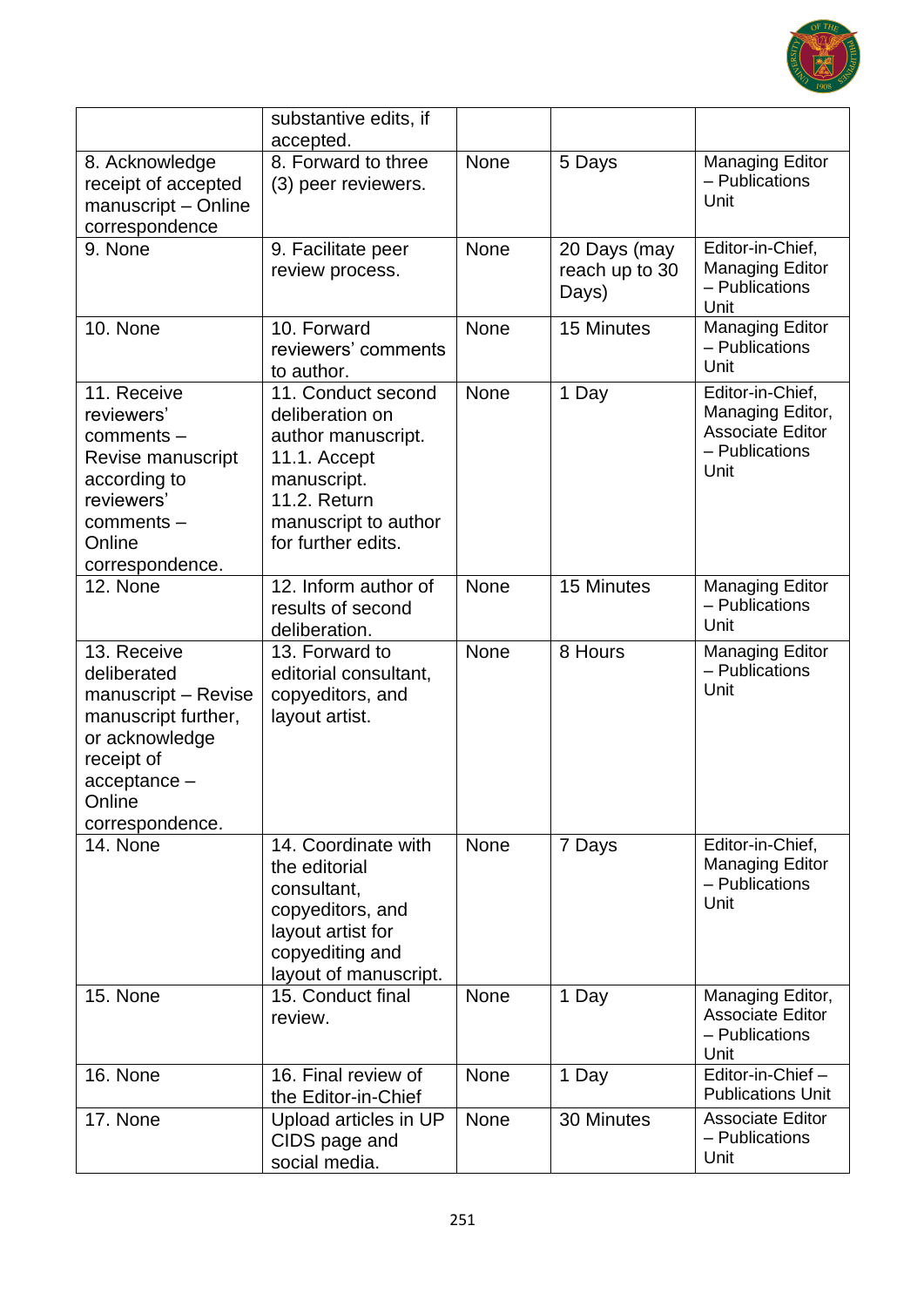

| <b>TOTAL</b> | <b>м</b> | 1 month, 4   |  |
|--------------|----------|--------------|--|
|              |          | days, 10     |  |
|              |          | hours (min.) |  |

# **5. Use of Library and Resource Center of UP CIDS**

This refers to the use and access of all resources and facilities available in the library.

| <b>Office or Unit:</b>                                                                               | <b>UP CIDS Library And Resource Center</b>                                                                                           |                             |                        |                    |
|------------------------------------------------------------------------------------------------------|--------------------------------------------------------------------------------------------------------------------------------------|-----------------------------|------------------------|--------------------|
| <b>Classification:</b>                                                                               | Simple                                                                                                                               |                             |                        |                    |
| <b>Type of</b>                                                                                       | G <sub>2</sub> C                                                                                                                     |                             |                        |                    |
| <b>Transaction:</b>                                                                                  |                                                                                                                                      |                             |                        |                    |
| Who may avail:                                                                                       | UP students and employees, Students, Researchers                                                                                     |                             |                        |                    |
|                                                                                                      | <b>CHECKLIST OF REQUIREMENTS</b>                                                                                                     |                             | <b>WHERE TO SECURE</b> |                    |
| Endorsement                                                                                          | UP, School, or Company ID and/or Letter of                                                                                           |                             |                        |                    |
| <b>CLIENT STEPS</b>                                                                                  | <b>AGENCY ACTION</b>                                                                                                                 | <b>FEES</b>                 | <b>PROCESSING</b>      | <b>PERSON</b>      |
|                                                                                                      |                                                                                                                                      | <b>TO BE</b><br><b>PAID</b> | <b>TIME</b>            | <b>RESPONSIBLE</b> |
| 1. Present ID and/or<br>Letter of<br>Endorsement from<br>office or school<br>and/or office.          | Check ID and/or<br>Letter of<br>Endorsement.                                                                                         | None                        | 2 Minutes              | Library staff      |
| 2. Provide or search<br>for title or author or<br>subject needed thru<br>the OPAC.                   | Check OPAC for<br>availability; If<br>available, get the<br>book/research<br>material then give it<br>to the client for room<br>use. | None                        | 15 minutes             | Library staff      |
| 3. Read and/or<br>study book/research<br>material provided.                                          |                                                                                                                                      | None                        |                        |                    |
| 4. Leave the<br>book/research<br>material on the table<br>or give to the library<br>staff after use. | Check the borrowed<br>material then return<br>to shelf.                                                                              | None                        | 5 Minutes              | Library staff      |
|                                                                                                      | <b>TOTAL</b>                                                                                                                         |                             | 25 minutes             |                    |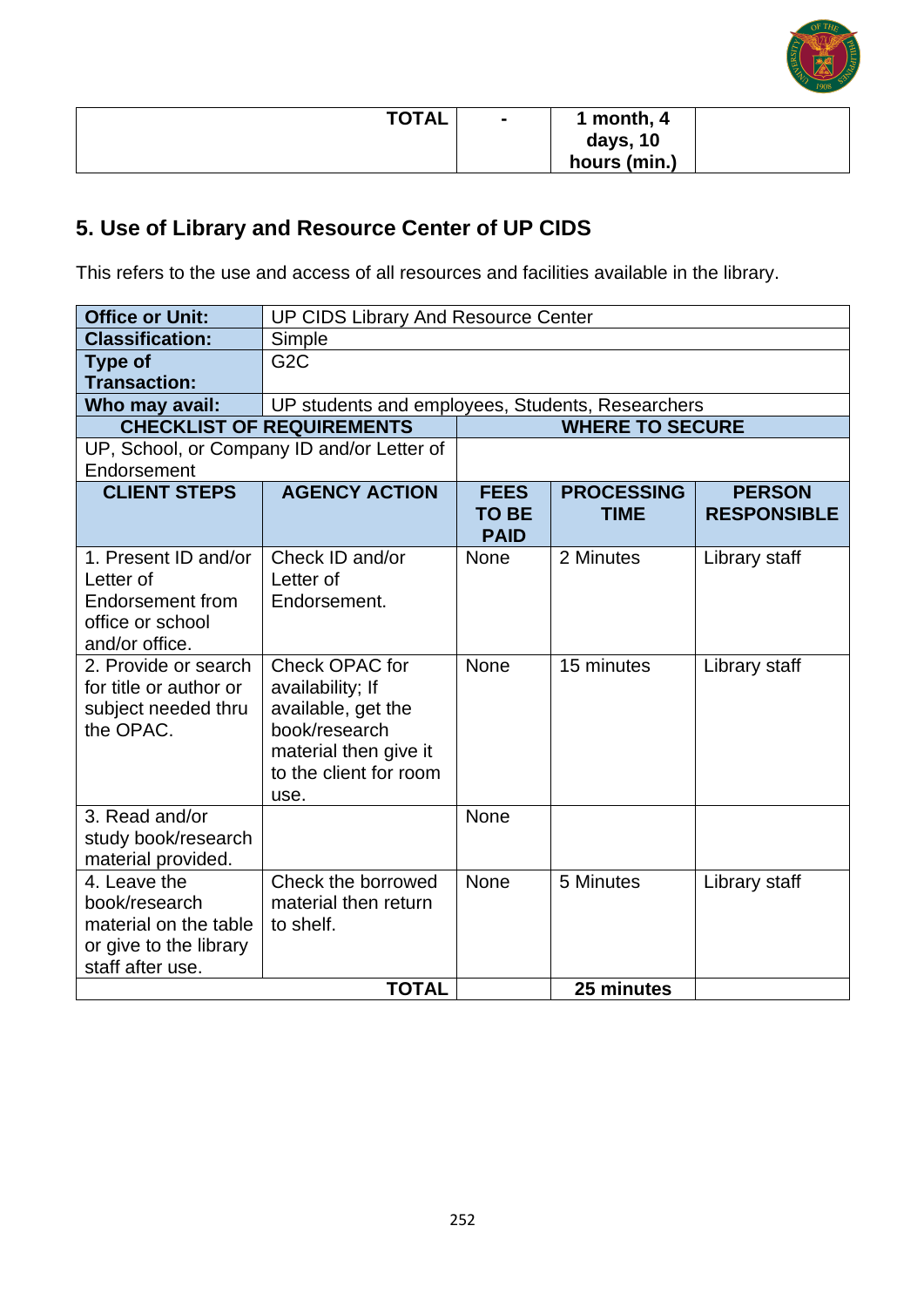

#### **INTERNAL SERVICES**

#### **1. Processing of Purchase Request (not more than 50,000.00 pesos) for the UP CIDS Program Events**

Purchase requests are made prior to carrying out send-bill transactions which are usually availed of by the various Programs and Projects of UP CIDS in carrying out their various research activities and events. It is through and in coordination with the UP CIDS Administrative Office that these Purchase Requests for the program expenses are made.

| <b>Office or Unit:</b>                                      |                                                                                                          | UP Center for Integrative and Development Studies (UP CIDS) - |                                      |                                |  |
|-------------------------------------------------------------|----------------------------------------------------------------------------------------------------------|---------------------------------------------------------------|--------------------------------------|--------------------------------|--|
|                                                             | <b>Administrative Unit</b>                                                                               |                                                               |                                      |                                |  |
| <b>Classification:</b>                                      | Simple                                                                                                   |                                                               |                                      |                                |  |
| <b>Type of Transaction:</b>                                 | G <sub>2</sub> G                                                                                         |                                                               |                                      |                                |  |
| Who may avail:                                              | <b>UP CIDS Program Staff</b>                                                                             |                                                               |                                      |                                |  |
| <b>CHECKLIST OF REQUIREMENTS</b>                            |                                                                                                          |                                                               | <b>WHERE TO SECURE</b>               |                                |  |
| Document 1 (1 Copy of Manual Purchase<br>Request (PR) Form) |                                                                                                          |                                                               | <b>UP CIDS Programs</b>              |                                |  |
| Document 2 (Online PR Form)                                 |                                                                                                          |                                                               | University Information System (UIS)  |                                |  |
| Document 3 (1 Copy of Signed PR)                            |                                                                                                          |                                                               | <b>UP CIDS Administrative Office</b> |                                |  |
| Document 4 (1 Copy of Allotment and                         |                                                                                                          |                                                               | Systems Budget Office and UP CIDS    |                                |  |
| Obligation Slip (ALOBS))                                    |                                                                                                          |                                                               | <b>Administrative Office</b>         |                                |  |
| <b>CLIENT STEPS</b>                                         | <b>AGENCY ACTION</b>                                                                                     | FEES                                                          | <b>PROCESSING</b>                    | <b>PERSON</b>                  |  |
|                                                             |                                                                                                          | <b>TO</b><br><b>BE</b>                                        | <b>TIME</b>                          | <b>RESPONSIBLE</b>             |  |
|                                                             |                                                                                                          | <b>PAID</b>                                                   |                                      |                                |  |
| 1. Submission of<br>manual Purchase<br>Request              | 1.1 Acknowledge<br>receipt                                                                               | N/A                                                           | 3 minutes                            | Administrative<br><b>Staff</b> |  |
|                                                             | 1.2 Generating of<br>online Purchase<br>Request (PR) thru<br>University Information<br>System (UIS)      | N/A                                                           | 10 minutes                           | Administrative<br><b>Staff</b> |  |
|                                                             | 1.3 Printing of the<br>generated online PR<br>from UIS                                                   | N/A                                                           | 5 minutes                            | Administrative<br><b>Staff</b> |  |
|                                                             | 1.4 Endorsement of<br>the PR form for<br>signature of the UP<br><b>CIDS Executive</b><br><b>Director</b> | N/A                                                           | 10 minutes                           | Administrative<br><b>Staff</b> |  |
|                                                             | 1.5 Uploading of the<br>signed PR to UIS                                                                 | N/A                                                           | 10 minutes                           | Administrative<br><b>Staff</b> |  |
|                                                             | 1.6 Coordination with<br><b>Systems Budget</b><br>Office                                                 | N/A                                                           | 2 days                               | Administrative<br><b>Staff</b> |  |
| 2. Receiving of<br>approved PR and<br><b>ALOBS</b>          | 2.1 Releasing of the<br>signed PR and<br>Allotment and                                                   | N/A                                                           | 5 minutes                            | Administrative<br><b>Staff</b> |  |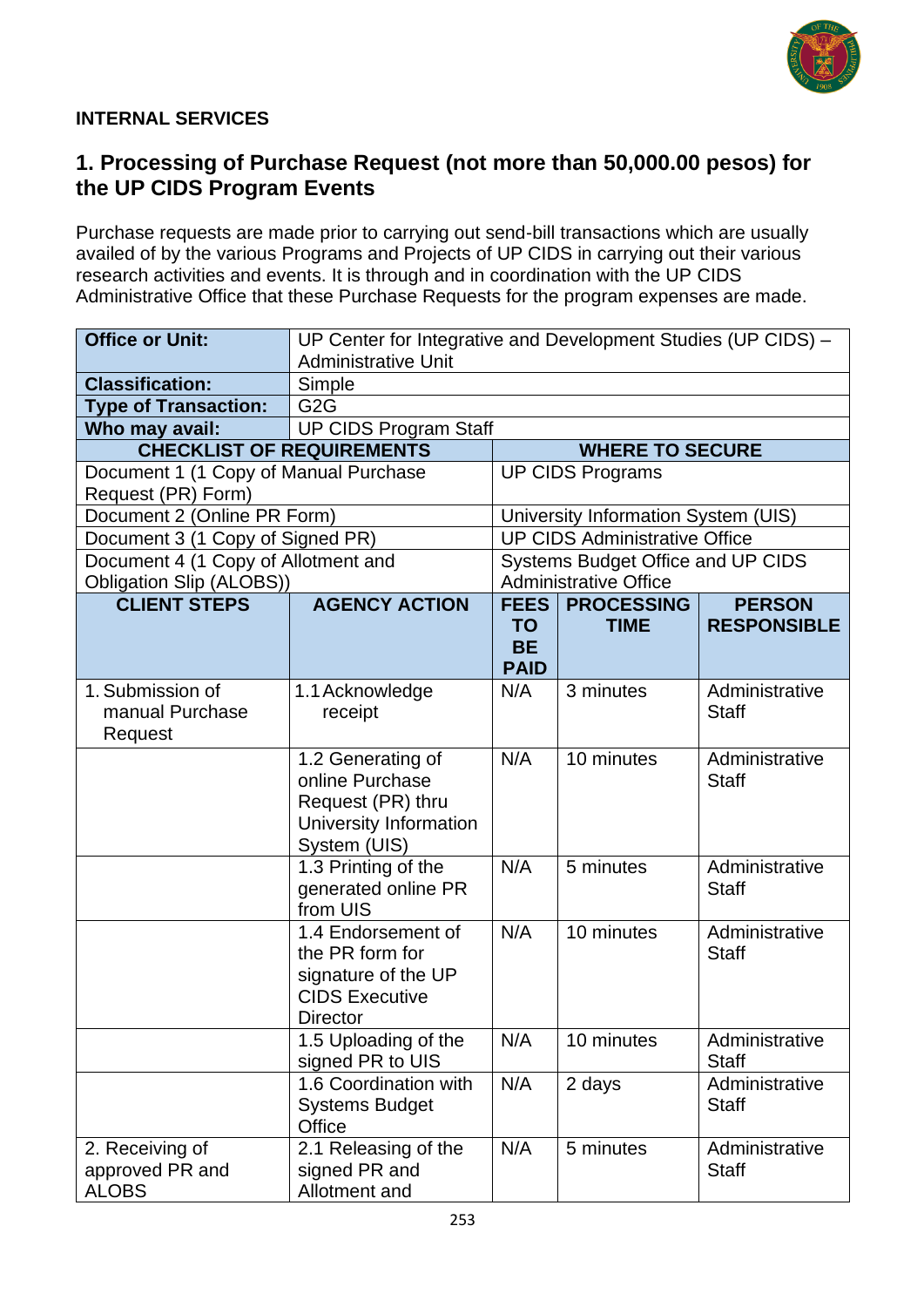

| <b>Obligation Slip</b><br>(ALOBS) from<br><b>Systems Budget</b> |     |            |  |
|-----------------------------------------------------------------|-----|------------|--|
| Office                                                          |     |            |  |
| <b>TOTAL</b>                                                    | N/A | 2 days, 43 |  |
|                                                                 |     | minutes    |  |

#### **2. Processing of Purchase Request (more than 50,000.00 pesos) for the UP CIDS Program Events**

Expenses for the research Program and Projects of UP CIDS which are more substantial and exceeds fifty-thousand pesos also require Purchase Requests. The Purchase requests are prepared by the UP CIDS Administrative Office and are further coordinated with the Procurement Office for bidding purposes.

| <b>Office or Unit:</b>                                     | UP Center for Integrative and Development Studies (UP CIDS) -<br><b>Administrative Unit</b>         |                                                      |                                                                   |                                     |
|------------------------------------------------------------|-----------------------------------------------------------------------------------------------------|------------------------------------------------------|-------------------------------------------------------------------|-------------------------------------|
| <b>Classification:</b>                                     | <b>Highly Technical</b>                                                                             |                                                      |                                                                   |                                     |
| <b>Type of Transaction:</b>                                | G2G - Government to Government                                                                      |                                                      |                                                                   |                                     |
| Who may avail:                                             | <b>UP CIDS Program Staff</b>                                                                        |                                                      |                                                                   |                                     |
| <b>CHECKLIST OF REQUIREMENTS</b>                           |                                                                                                     |                                                      | <b>WHERE TO SECURE</b>                                            |                                     |
| Document 1 (Manual Purchase Request (PR)<br>Form)          |                                                                                                     |                                                      | <b>UP CIDS Programs</b>                                           |                                     |
| Document 2 (Online PR Form)                                |                                                                                                     |                                                      | University Information System (UIS)                               |                                     |
| Document 3 (Printout and signed PR)                        |                                                                                                     |                                                      | <b>UP CIDS Administrative Office</b>                              |                                     |
| Document 4 (Printout Allotment Obligation Slip<br>(ALOBS)) |                                                                                                     |                                                      | Systems Budget Office and UP CIDS<br><b>Administrative Office</b> |                                     |
| Document 5 (Three Canvass<br>Sheets/Quotations)            |                                                                                                     |                                                      | <b>UP CIDS Programs</b>                                           |                                     |
| Documents 6 (Technical Specifications)                     |                                                                                                     |                                                      | <b>UP CIDS Administrative Office</b>                              |                                     |
| Documents 7 (Technical Evaluation Report)                  |                                                                                                     |                                                      | <b>UP CIDS Administrative Office</b>                              |                                     |
| <b>CLIENT STEPS</b>                                        | <b>AGENCY ACTION</b>                                                                                | <b>FEES</b><br><b>TO</b><br><b>BE</b><br><b>PAID</b> | <b>PROCESSING</b><br><b>TIME</b>                                  | <b>PERSON</b><br><b>RESPONSIBLE</b> |
| 1. Submission of<br>manual Purchase<br>Request             | 1.1 Acknowledge<br>receipt                                                                          | N/A                                                  | 3 minutes                                                         | Administrative<br><b>Staff</b>      |
|                                                            | 1.2 Generating of<br>online Purchase<br>Request (PR) thru<br>University Information<br>System (UIS) | N/A                                                  | 10 minutes                                                        | Administrative<br><b>Staff</b>      |
|                                                            | 1.3 Printing of the<br>generated online PR<br>from UIS                                              | N/A                                                  | 5 minutes                                                         | Administrative<br><b>Staff</b>      |
|                                                            | 1.4 Endorsement of<br>the PR form for                                                               | N/A                                                  | 10 minutes                                                        | Administrative<br><b>Staff</b>      |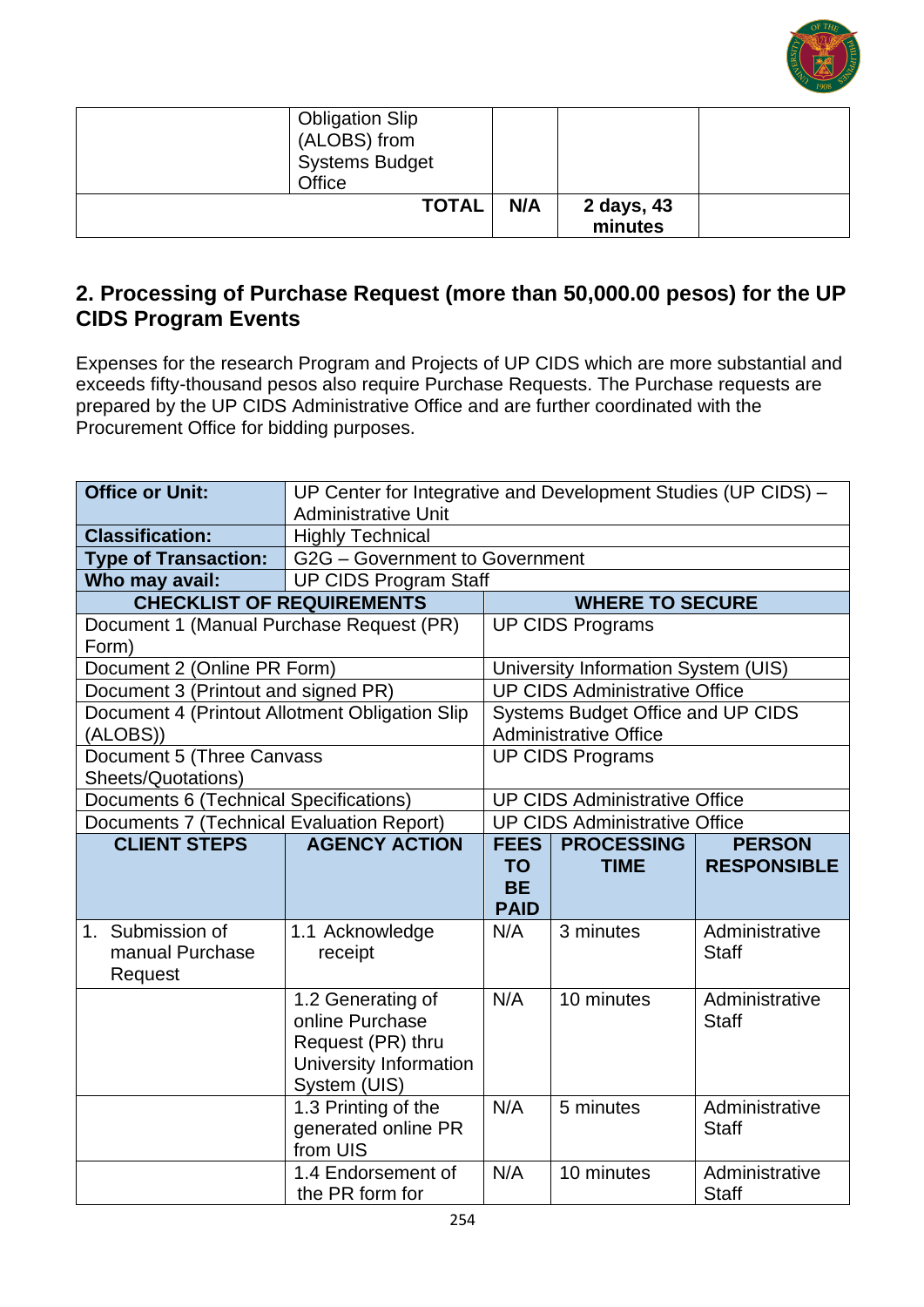

|                                                       | signature of the UP<br><b>CIDS Executive</b><br><b>Director</b>                                                                                                    |     |                                   |                                |
|-------------------------------------------------------|--------------------------------------------------------------------------------------------------------------------------------------------------------------------|-----|-----------------------------------|--------------------------------|
|                                                       | 1.5 Uploading of the<br>signed PR to UIS                                                                                                                           | N/A | 10 minutes                        | Administrative<br><b>Staff</b> |
|                                                       | 1.6 Coordination with<br><b>Systems Budget</b><br>Office                                                                                                           | N/A | 2 days                            | Administrative<br><b>Staff</b> |
| Submission of 3<br>2.<br>canvass<br>sheets/quotations | 1.1. Acknowledge<br>receipt                                                                                                                                        | N/A | 3 minutes                         | Administrative<br><b>Staff</b> |
|                                                       | 1.2. Filling out of<br><b>Technical</b><br><b>Specification Form</b>                                                                                               | N/A | 30 minutes                        | Administrative<br><b>Staff</b> |
|                                                       | 1.3. Forwarding of<br>complete documents<br>(PR, ALOBS, 3<br>Canvass<br>sheets/Quotations,<br>and Technical<br>Specification Form) to<br><b>Procurement Office</b> | N/A | 5 minutes                         | Administrative<br><b>Staff</b> |
|                                                       | 1.4. Coordination with<br><b>Procurement Office</b>                                                                                                                | N/A | 22 days                           | Administrative<br><b>Staff</b> |
|                                                       | 1.5. Receiving of<br>documents from<br><b>Procurement Office</b>                                                                                                   | N/A | 3 minutes                         | Administrative<br><b>Staff</b> |
|                                                       | 1.6. Filling out and<br>forwarding of<br><b>Technical Evaluation</b><br>Report to<br><b>Procurement Office</b>                                                     | N/A | 30 minutes                        | Administrative<br><b>Staff</b> |
|                                                       | 1.7. Follow up of<br>documents from<br><b>Procurement Office</b>                                                                                                   | N/A | 7 days                            | Administrative<br><b>Staff</b> |
|                                                       | 1.8. Receiving of<br>documents from<br><b>Procurement Office</b>                                                                                                   | N/A | 3 minutes                         | Administrative<br><b>Staff</b> |
| 2. Receiving of<br>documents                          | 2.1. Releasing of<br>documents from<br>Procurement Office to<br><b>UP CIDS Program</b><br>Staff, for<br><b>Disbursement</b><br>Voucher Preparation.                | N/A | 3 minutes                         | Administrative<br><b>Staff</b> |
|                                                       | <b>TOTAL</b>                                                                                                                                                       | N/A | 24 days, 1<br>hour, 55<br>minutes |                                |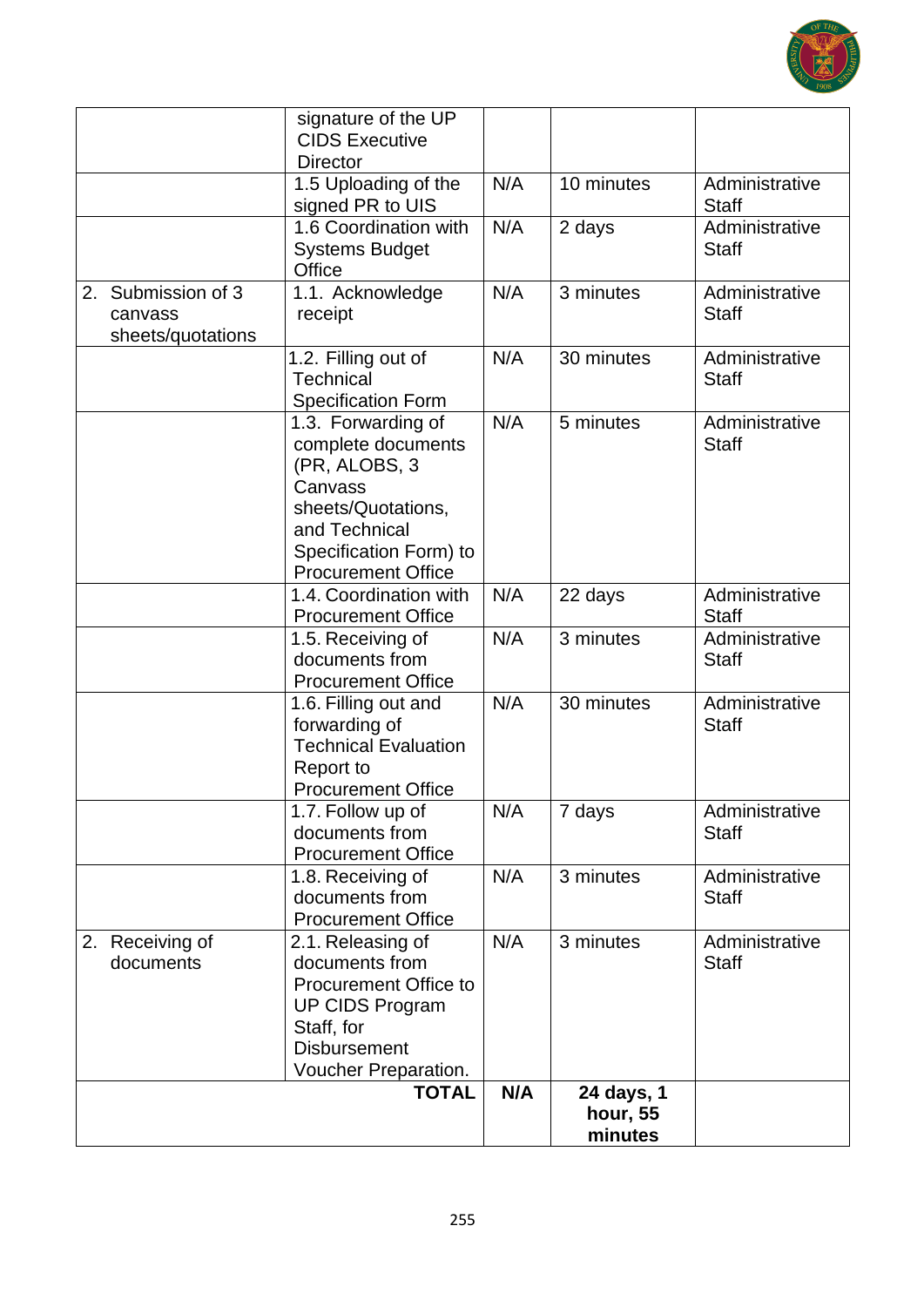

### **3. Processing of Contract of Service/s, Straight Fee/s, and Job order/s**

Contracts of Services and Job Orders are processed to hire personnel to address the research and non-research needs of the Center and its programs and projects.

| <b>Office or Unit:</b>                           | UP Center for Integrative and Development Studies (UP CIDS)<br>- Administrative Unit                                                                                                                                       |                                                      |                                      |                                     |
|--------------------------------------------------|----------------------------------------------------------------------------------------------------------------------------------------------------------------------------------------------------------------------------|------------------------------------------------------|--------------------------------------|-------------------------------------|
| <b>Classification:</b>                           | Complex                                                                                                                                                                                                                    |                                                      |                                      |                                     |
| <b>Type of Transaction:</b>                      | G2G - Government to Government                                                                                                                                                                                             |                                                      |                                      |                                     |
| Who may avail:                                   | <b>UP CIDS Programs</b>                                                                                                                                                                                                    |                                                      |                                      |                                     |
| <b>CHECKLIST OF REQUIREMENTS</b>                 |                                                                                                                                                                                                                            |                                                      | <b>WHERE TO SECURE</b>               |                                     |
| Document 1 (1 Copy of Request Letter Waiver)     |                                                                                                                                                                                                                            |                                                      | <b>UP CIDS Programs</b>              |                                     |
| Document 2 (1 Copy of Cover Letter)              |                                                                                                                                                                                                                            |                                                      | <b>UP CIDS Administrative Office</b> |                                     |
| Document 3 (1 Copy of Matrix)                    |                                                                                                                                                                                                                            |                                                      | <b>UP CIDS Administrative Office</b> |                                     |
| Document 4 (1 Copy of Waiver Signed by VP        |                                                                                                                                                                                                                            |                                                      | Office of the Vice President for     |                                     |
| Nestor G. Yunque                                 |                                                                                                                                                                                                                            |                                                      | Administration                       |                                     |
| Document 4 (1 Copy of Budget Cleared             |                                                                                                                                                                                                                            |                                                      | <b>UP CIDS Administrative Office</b> |                                     |
| <b>Contract of Service/Job Order)</b>            |                                                                                                                                                                                                                            |                                                      |                                      |                                     |
| <b>CLIENT STEPS</b>                              | <b>AGENCY ACTION</b>                                                                                                                                                                                                       | <b>FEES</b><br><b>TO</b><br><b>BE</b><br><b>PAID</b> | <b>PROCESSING</b><br><b>TIME</b>     | <b>PERSON</b><br><b>RESPONSIBLE</b> |
| 1. Submission of Letter<br>of Request for Waiver | 1.1 Acknowledge<br>receipt                                                                                                                                                                                                 | N/A                                                  | 3 minutes                            | Administrative<br><b>Staff</b>      |
|                                                  | 1.2 Drafting of Cover<br>Letter and Matrix                                                                                                                                                                                 | N/A                                                  | 30 minutes                           | Administrative<br><b>Staff</b>      |
|                                                  | 1.3 Endorsement of<br>the Request Letter,<br>Cover Letter, and<br>Matrix for approval<br>and signature of the<br><b>UP CIDS Executive</b><br><b>Director</b>                                                               | N/A                                                  | 10 minutes                           | Administrative<br><b>Staff</b>      |
|                                                  | 1.4 Creating of<br><b>Document Tracking</b><br>number and<br>forwarding of<br>complete documents<br>(Request Letter,<br>Cover Letter, and<br>Matrix) to Office of<br>the Vice President<br>for Academic Affairs<br>(OVPAA) | N/A                                                  | 20 minutes                           | Administrative<br><b>Staff</b>      |
|                                                  | 1.5 Follow up of<br>documents to<br>concerned offices<br>(OVPAA, OVPA,                                                                                                                                                     | N/A                                                  | 7 days                               | Administrative<br><b>Staff</b>      |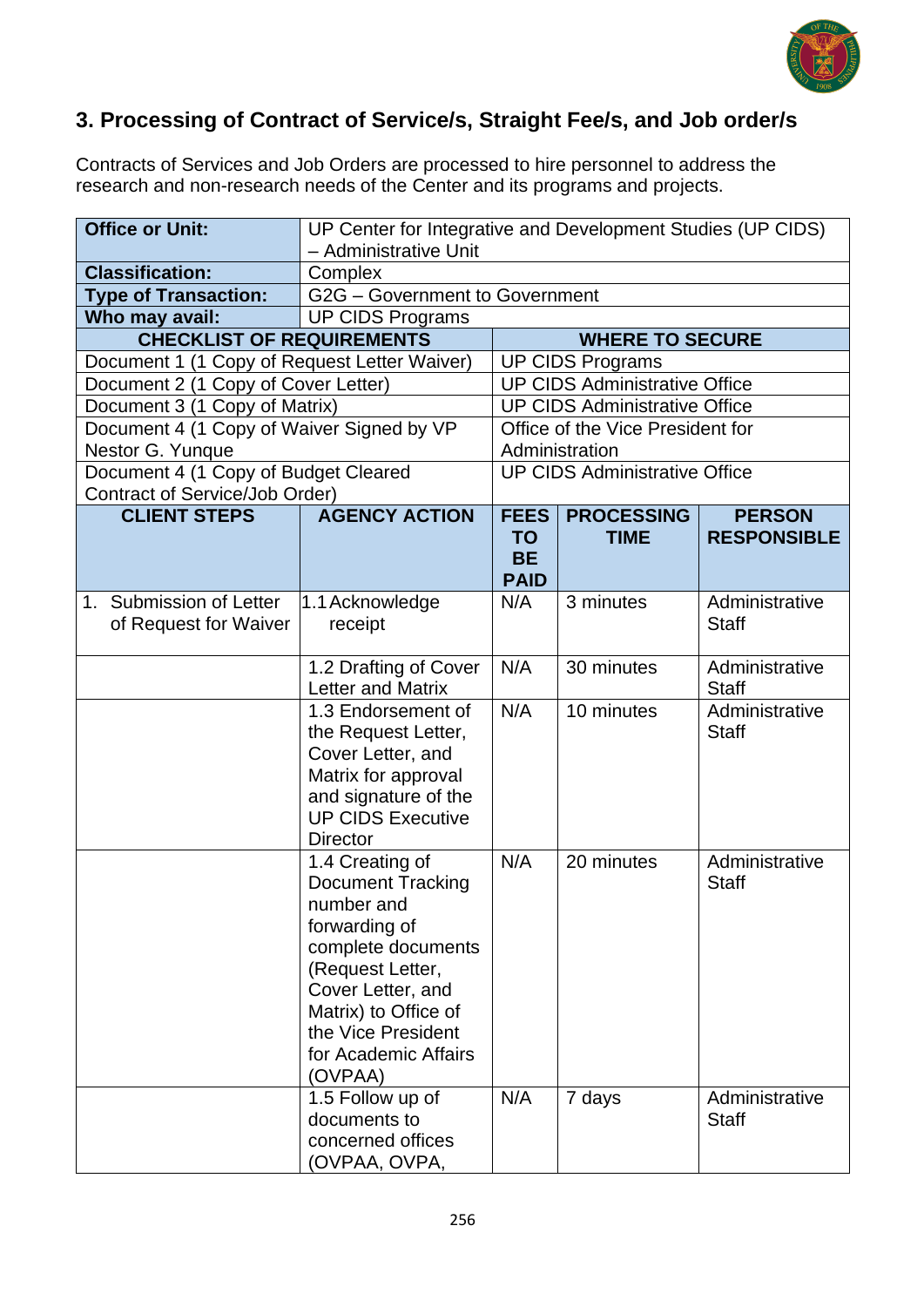

|                                          | OVPF, and Budget<br>Office)<br>1.6 Receiving of                                                                                                             | N/A | 3 minutes                       | Administrative                 |
|------------------------------------------|-------------------------------------------------------------------------------------------------------------------------------------------------------------|-----|---------------------------------|--------------------------------|
|                                          | documents (signed<br>Waiver, Matrix,<br>budget cleared<br><b>Contract of Service,</b><br>Job Order) from<br>Office of the Vice<br>President for<br>Finance) |     |                                 | <b>Staff</b>                   |
| 2. Receiving of<br>complete<br>documents | 2.1 Releasing of<br>documents to UP<br><b>CIDS Program Staff</b>                                                                                            | N/A | 3 minutes                       | Administrative<br><b>Staff</b> |
|                                          | <b>TOTAL</b>                                                                                                                                                | N/A | 7 days, 1<br>hour, 9<br>minutes |                                |

# **4. Processing of Requisition Issue Slip (RIS) for UP CIDS Programs**

Requisition Issue Slips are processed for UP CIDS Programs and Projects to address and supply for their need of common-use office supplies.

| <b>Office or Unit:</b>                            | UP Center for Integrative and Development Studies (UP CIDS) -<br><b>Administrative Unit</b>                                                               |                                                      |                                  |                                     |
|---------------------------------------------------|-----------------------------------------------------------------------------------------------------------------------------------------------------------|------------------------------------------------------|----------------------------------|-------------------------------------|
| <b>Classification:</b>                            | Simple                                                                                                                                                    |                                                      |                                  |                                     |
| <b>Type of Transaction:</b>                       | G2G - Government to Government,                                                                                                                           |                                                      |                                  |                                     |
| Who may avail:                                    | <b>UP CIDS Programs</b>                                                                                                                                   |                                                      |                                  |                                     |
| <b>CHECKLIST OF REQUIREMENTS</b>                  |                                                                                                                                                           |                                                      | <b>WHERE TO SECURE</b>           |                                     |
| Document 1 (1 Copy of RIS Form)                   |                                                                                                                                                           |                                                      | <b>UP CIDS Programs</b>          |                                     |
| Document 2 (1 Copy of Disbursement Voucher)       |                                                                                                                                                           |                                                      | <b>UP CIDS Programs</b>          |                                     |
| <b>CLIENT STEPS</b>                               | <b>AGENCY ACTION</b>                                                                                                                                      | <b>FEES</b><br><b>TO</b><br><b>BE</b><br><b>PAID</b> | <b>PROCESSING</b><br><b>TIME</b> | <b>PERSON</b><br><b>RESPONSIBLE</b> |
| 1. Submission of<br><b>Requisition Issue Slip</b> | 1.1 Acknowledge<br>receipt                                                                                                                                | N/A                                                  | 3 minutes                        | Administrative<br><b>Staff</b>      |
|                                                   | 1.2 Creating of<br><b>Document Tracking</b><br>number and<br>Forwarding of RIS<br>Form to Supply and<br>Procurement<br><b>Management Office</b><br>(SPMO) | N/A                                                  | 5 minutes                        | Administrative<br><b>Staff</b>      |
|                                                   | 1.3 Receiving of the<br>evaluated RIS Form<br>from SPMO                                                                                                   | N/A                                                  | 5 minutes                        | Administrative<br><b>Staff</b>      |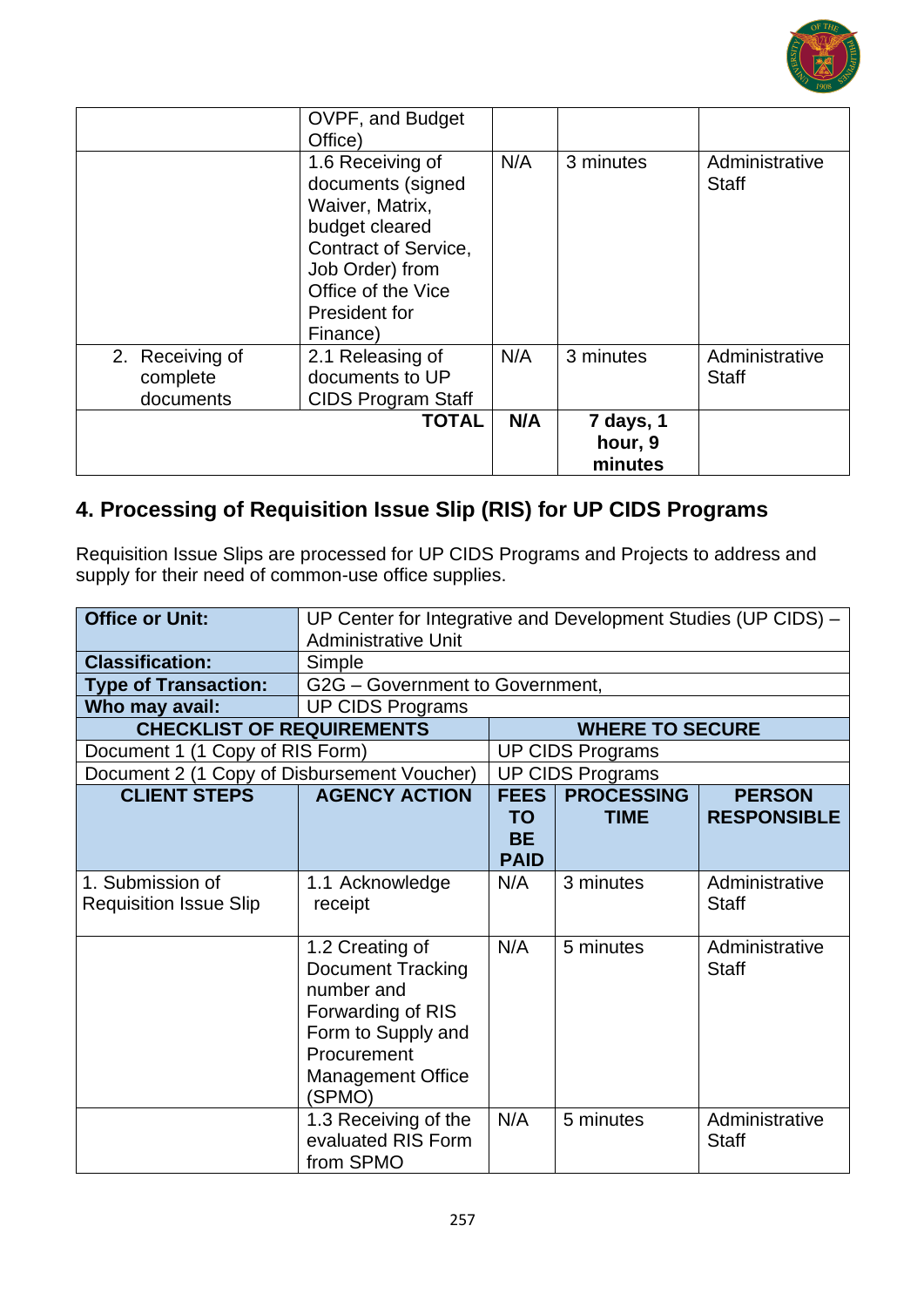

| 2.<br>Receiving of the RIS<br>Form                                  | 2.1 Releasing of RIS<br>Form to UP CIDS<br>Program Staff for<br><b>Disbursement</b><br>Voucher (DV)<br>preparation | N/A | 5 minutes  | Administrative<br><b>Staff</b> |
|---------------------------------------------------------------------|--------------------------------------------------------------------------------------------------------------------|-----|------------|--------------------------------|
| 3. Submission of RIS<br>Form with<br><b>Disbursement</b><br>Voucher | 3.1 Acknowledge<br>receipt                                                                                         | N/A | 3 minutes  | Administrative<br><b>Staff</b> |
|                                                                     | 3.2 Forwarding of<br>RIS and DV to<br><b>SPMO</b>                                                                  | N/A | 3 minutes  | Administrative<br><b>Staff</b> |
|                                                                     | 3.3 Receiving of<br>office supplies<br>purchased                                                                   | N/A | 10 minutes | Administrative<br><b>Staff</b> |
| 4. Receiving of office<br>supplies                                  | 4.1 Releasing of<br>office supplies<br>purchased from UPS<br>Storeeroom                                            | N/A | 3 minutes  | Administrative<br><b>Staff</b> |
|                                                                     | <b>TOTAL</b>                                                                                                       | N/A | 37 minutes |                                |

### **5. Processing of Reimbursements for UP CIDS Programs**

The Administrative Office receives, compiles, and prepares the necessary documents to reimburse the expenses advanced by the Program and Project personnel in carrying out their research activities.

| <b>Office or Unit:</b>                                                             | UP Center for Integrative and Development Studies (UP CIDS) - |                         |  |  |  |  |
|------------------------------------------------------------------------------------|---------------------------------------------------------------|-------------------------|--|--|--|--|
|                                                                                    | <b>Finance Unit</b>                                           |                         |  |  |  |  |
| <b>Classification:</b>                                                             | Simple                                                        |                         |  |  |  |  |
| <b>Type of</b>                                                                     | G2G - Government to Government                                |                         |  |  |  |  |
| <b>Transaction:</b>                                                                |                                                               |                         |  |  |  |  |
| Who may avail:                                                                     | <b>UP CIDS Program Staff</b>                                  |                         |  |  |  |  |
|                                                                                    | <b>CHECKLIST OF REQUIREMENTS</b>                              | <b>WHERE TO SECURE</b>  |  |  |  |  |
| Document 1 (Disbursement Voucher (DV)                                              |                                                               | <b>UP CIDS Programs</b> |  |  |  |  |
| Form                                                                               |                                                               |                         |  |  |  |  |
| Document 2 (Summary of Expenses)                                                   |                                                               | <b>UP CIDS Programs</b> |  |  |  |  |
| Document 3 (Inspection and Acceptance                                              |                                                               | <b>UP CIDS Programs</b> |  |  |  |  |
| Report Form)                                                                       |                                                               |                         |  |  |  |  |
| Document 4 (Original Receipts/CENRR                                                |                                                               | <b>UP CIDS Programs</b> |  |  |  |  |
| Form/RER Form)                                                                     |                                                               |                         |  |  |  |  |
|                                                                                    | Document 5 (Attendance Sheet)<br><b>UP CIDS Programs</b>      |                         |  |  |  |  |
| *Additional attachments if reimbursement for travel expenses (land, accommodation, |                                                               |                         |  |  |  |  |
| transportation, and airfare):                                                      |                                                               |                         |  |  |  |  |
| <b>UP CIDS Programs</b><br>Document 6 - 10 (Travel Documents: Travel               |                                                               |                         |  |  |  |  |
|                                                                                    | Authority, Travel Order, Certificate of Travel                |                         |  |  |  |  |
| Completed, Original Boarding Pass,                                                 |                                                               |                         |  |  |  |  |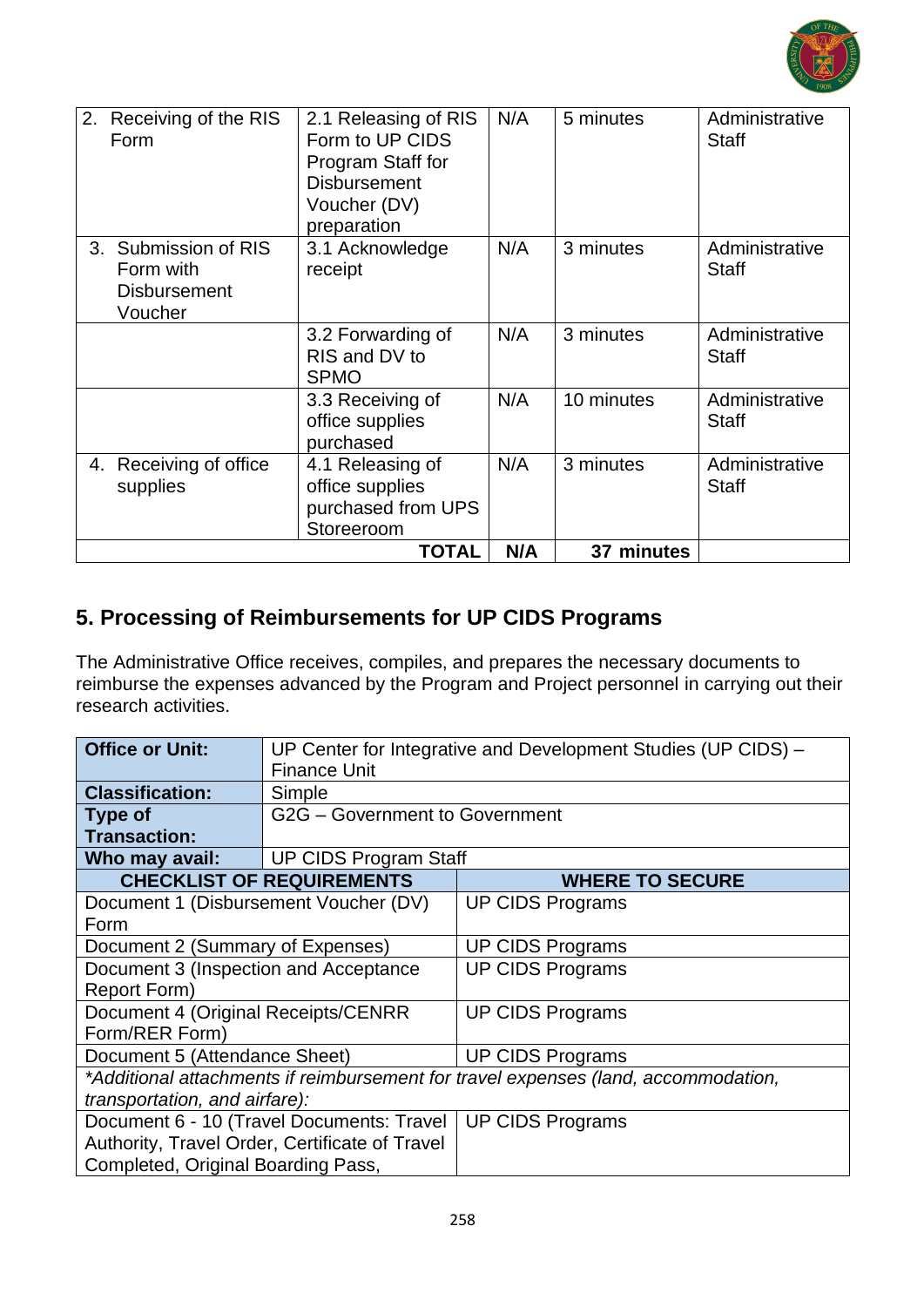

| Certificate of Appearance, and Itinerary of<br>Travel) |                                                                             |                             |                   |                      |
|--------------------------------------------------------|-----------------------------------------------------------------------------|-----------------------------|-------------------|----------------------|
|                                                        | *Additional attachments if there is an expense more than one thousand pesos |                             |                   |                      |
| Document 11 and 12 (Three Canvass                      |                                                                             | <b>UP CIDS Programs</b>     |                   |                      |
| Sheets and Abstract of Quotation)                      |                                                                             |                             |                   |                      |
| Document 13 (Stock Position Sheet)                     |                                                                             |                             |                   |                      |
| <b>CLIENT STEPS</b>                                    | <b>AGENCY ACTION</b>                                                        | <b>FEES</b>                 | <b>PROCESSING</b> | <b>PERSON</b>        |
|                                                        |                                                                             | <b>TO BE</b><br><b>PAID</b> | <b>TIME</b>       | <b>RESPONSIBLE</b>   |
| 1. Submission of                                       | 1.1 Acknowledge                                                             | N/A                         | 3 minutes         | <b>Finance Staff</b> |
| complete                                               | receipt                                                                     |                             |                   |                      |
| documents                                              |                                                                             |                             |                   |                      |
|                                                        | 1.2 Assessment on                                                           | N/A                         | 10 minutes        | <b>Finance Staff</b> |
|                                                        | documents received                                                          |                             |                   |                      |
|                                                        | 1.3 Endorsement of                                                          | N/A                         | 10 minutes        | <b>Finance Staff</b> |
|                                                        | the documents for                                                           |                             |                   |                      |
|                                                        | <b>Executive Director's</b>                                                 |                             |                   |                      |
|                                                        | approval and                                                                |                             |                   |                      |
|                                                        | signature<br>1.4 Generating of                                              | N/A                         | 20 minutes        | <b>Finance Staff</b> |
|                                                        | <b>Disbursement</b>                                                         |                             |                   |                      |
|                                                        | Voucher (DV)                                                                |                             |                   |                      |
|                                                        | number to University                                                        |                             |                   |                      |
|                                                        | <b>Information System</b>                                                   |                             |                   |                      |
|                                                        | (UIS) and scanning                                                          |                             |                   |                      |
|                                                        | of documents                                                                |                             |                   |                      |
|                                                        | 1.5 Creating of                                                             | N/A                         | 10 minutes        | <b>Finance Staff</b> |
|                                                        | Document Tracking                                                           |                             |                   |                      |
|                                                        | System (DTS)                                                                |                             |                   |                      |
|                                                        | number                                                                      |                             |                   |                      |
|                                                        | 1.6 Recording of                                                            | N/A                         | 5 minutes         | Messenger            |
|                                                        | document for out-                                                           |                             |                   |                      |
|                                                        | going                                                                       |                             |                   |                      |
|                                                        | <b>TOTAL</b>                                                                |                             | 58 inutes         |                      |

# **6. Processing of Payment for Honoraria/Straight Fee/Personnel**

The compensation for all personnel contracted by UP CIDS, including honoraria for Job Order personnel or those contracted to perform specific parcels of work, are initiated in the UP CIDS Administrative Office.

| <b>Office or Unit:</b> |                                  | UP Center for Integrative and Development Studies (UP CIDS) - |  |
|------------------------|----------------------------------|---------------------------------------------------------------|--|
|                        | <b>Finance Unit</b>              |                                                               |  |
| <b>Classification:</b> | Simple                           |                                                               |  |
| Type of                | G2G - Government to Government   |                                                               |  |
| Transaction:           |                                  |                                                               |  |
| Who may avail:         | <b>UP CIDS Program Staff</b>     |                                                               |  |
|                        | <b>CHECKLIST OF REQUIREMENTS</b> | <b>WHERE TO SECURE</b>                                        |  |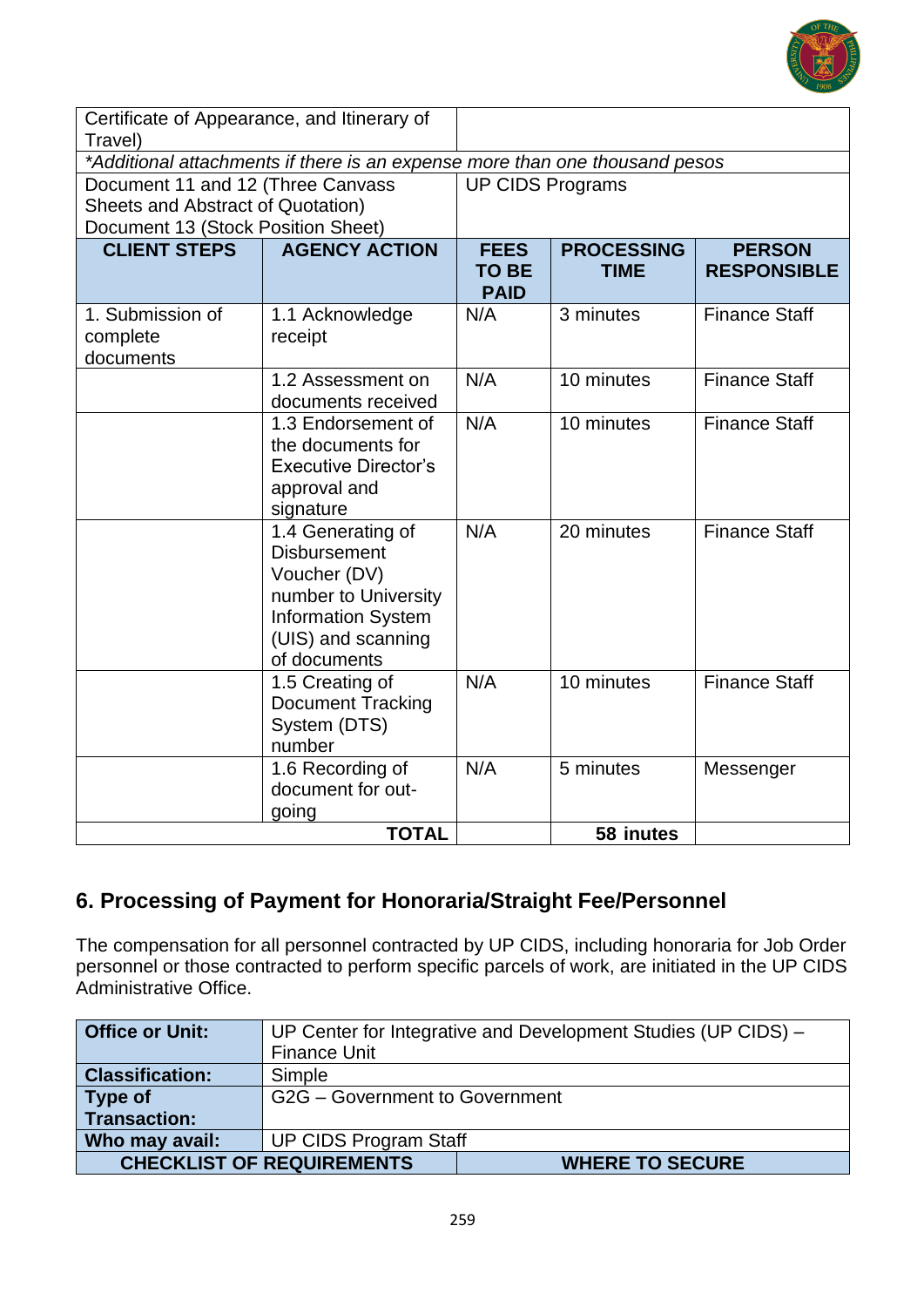

| Document 1 (Certificate of Services<br>Rendered) |                                                                                                                                                     | <b>UP CIDS Programs</b>                    |                                  |                                     |  |
|--------------------------------------------------|-----------------------------------------------------------------------------------------------------------------------------------------------------|--------------------------------------------|----------------------------------|-------------------------------------|--|
| Document 2 (Disbursement Voucher Form)           |                                                                                                                                                     | <b>UP CIDS Programs</b>                    |                                  |                                     |  |
| Document 3 (Signed and Budget Cleared            |                                                                                                                                                     | <b>UP CIDS Programs</b>                    |                                  |                                     |  |
| Job Order/Office Order/Contracts)                |                                                                                                                                                     |                                            |                                  |                                     |  |
| Document 4 (Output)                              |                                                                                                                                                     | <b>UP CIDS Programs</b>                    |                                  |                                     |  |
| Document 5 (Program of the Event)                |                                                                                                                                                     | <b>UP CIDS Programs</b>                    |                                  |                                     |  |
| <b>CLIENT STEPS</b>                              | <b>AGENCY ACTION</b>                                                                                                                                | <b>FEES</b><br><b>TO BE</b><br><b>PAID</b> | <b>PROCESSING</b><br><b>TIME</b> | <b>PERSON</b><br><b>RESPONSIBLE</b> |  |
| 1. Submission of<br>complete<br>documents        | 1.1 Acknowledge<br>receipt                                                                                                                          | N/A                                        | 3 minutes                        | <b>Finance Staff</b>                |  |
|                                                  | 1.2 Assessment on<br>the documents<br>received                                                                                                      | N/A                                        | 10 minutes                       | <b>Finance Staff</b>                |  |
|                                                  | 1.3 Endorsement of<br>the documents for<br><b>Executive Director's</b><br>approval and<br>signature                                                 | N/A                                        | 10 minutes                       | <b>Finance Staff</b>                |  |
|                                                  | 1.4 Generating of<br><b>Disbursement</b><br>Voucher (DV)<br>number to University<br><b>Information System</b><br>(UIS) and scanning<br>of documents | N/A                                        | 20 minutes                       | <b>Finance Staff</b>                |  |
|                                                  | 1.5 Creating of<br><b>Document Tracking</b><br>System (DTS)<br>number                                                                               | N/A                                        | 10 minutes                       | <b>Finance Staff</b>                |  |
|                                                  | 1.6 Recording of<br>document for out-<br>going                                                                                                      | N/A                                        | 5 minutes                        | Messenger                           |  |
|                                                  | <b>TOTAL</b>                                                                                                                                        | N/A                                        | 58 inutes                        |                                     |  |

### **7. Processing of Payment of Salaries for UP CIDS Non-UP Contractuals (Program/Research Staff)**

The compensation for all personnel contracted by UP CIDS, including the monthly/bi-monthly salaries of Non-UP Contractuals, are initiated in the UP CIDS Administrative Office.

| <b>Office or Unit:</b> | UP Center for Integrative and Development Studies (UP CIDS) - |
|------------------------|---------------------------------------------------------------|
|                        | <b>Finance Unit</b>                                           |
| <b>Classification:</b> | Simple                                                        |
| Type of                | G2G - Government to Government                                |
| Transaction:           |                                                               |
| Who may avail:         | <b>UP CIDS Program Staff</b>                                  |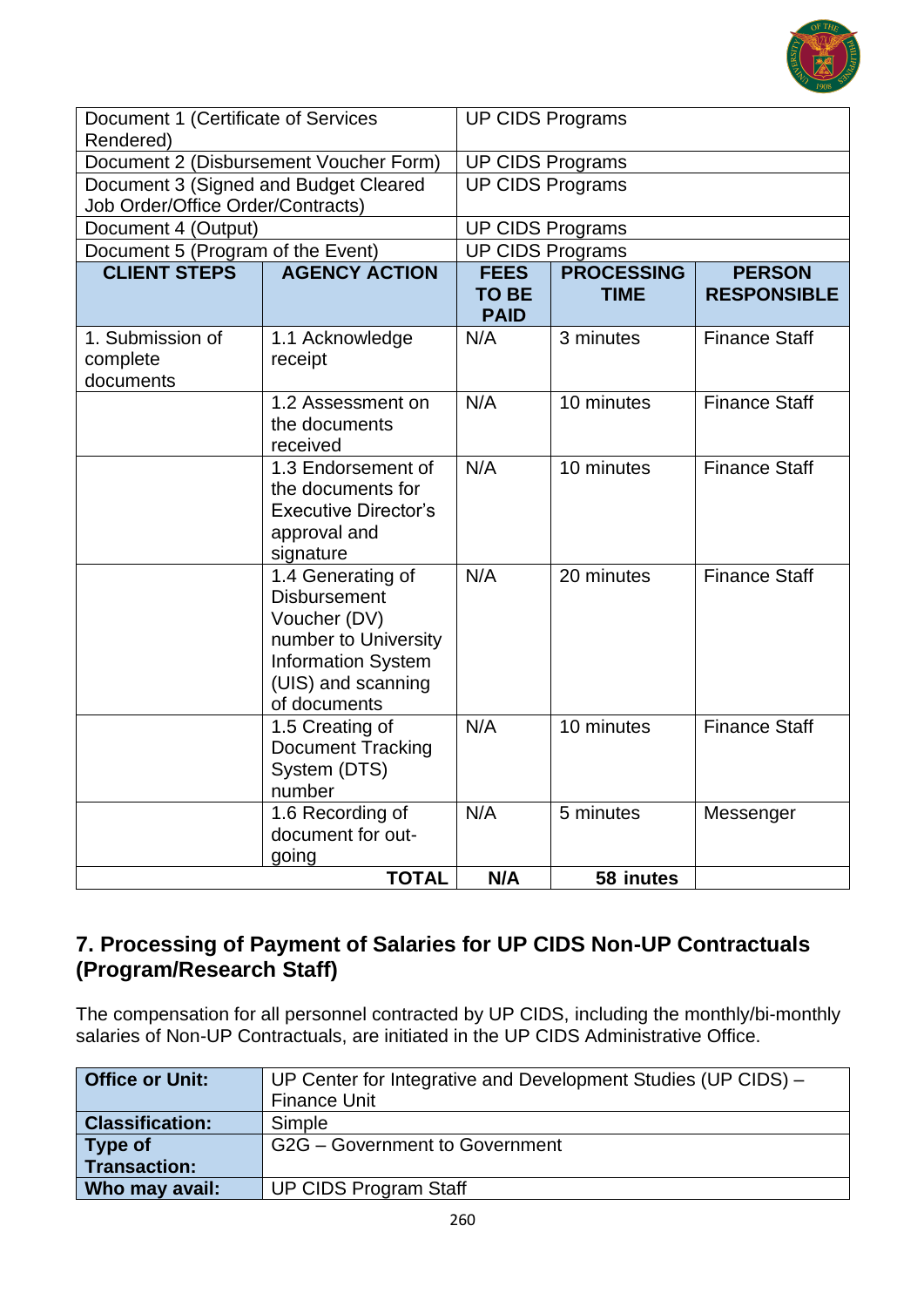

| <b>CHECKLIST OF REQUIREMENTS</b>                                     |                                                                                                                                                     | <b>WHERE TO SECURE</b>               |                                      |                      |
|----------------------------------------------------------------------|-----------------------------------------------------------------------------------------------------------------------------------------------------|--------------------------------------|--------------------------------------|----------------------|
| Document 1 (Certificate of Services<br>Rendered)                     |                                                                                                                                                     | <b>UP CIDS Programs</b>              |                                      |                      |
|                                                                      | Document 2 (Disbursement Voucher Form)                                                                                                              | <b>UP CIDS Administrative Office</b> |                                      |                      |
| Document 3 (Signed and Budget Cleared<br><b>Job Order/Contracts)</b> |                                                                                                                                                     |                                      | <b>UP CIDS Administrative Office</b> |                      |
| Document 4 (General Payroll)                                         |                                                                                                                                                     |                                      | <b>UP CIDS Administrative Office</b> |                      |
| <b>CLIENT STEPS</b>                                                  | <b>AGENCY ACTION</b>                                                                                                                                | <b>FEES</b>                          | <b>PROCESSING</b>                    | <b>PERSON</b>        |
|                                                                      |                                                                                                                                                     | <b>TO BE</b><br><b>PAID</b>          | <b>TIME</b>                          | <b>RESPONSIBLE</b>   |
| 1. Submission of<br>Certificate of<br><b>Services Rendered</b>       | 1.1 Acknowledge<br>receipt                                                                                                                          | N/A                                  | 3 minutes                            | <b>Finance Staff</b> |
|                                                                      | 1.2 Assessment on<br>the documents<br>received                                                                                                      | N/A                                  | 3 minutes                            | <b>Finance Staff</b> |
|                                                                      | 1.3 Uploading of<br>number of days to<br><b>Human Resource</b><br><b>Information System</b><br>(HRIS)                                               | N/A                                  | 10 minutes                           | <b>Finance Staff</b> |
|                                                                      | 1.4 Sending of data<br>from HRIS to the<br>payroll personnel of<br><b>System Accounting</b><br>Office (SAO)                                         | N/A                                  | 3 minutes                            | <b>Finance Staff</b> |
|                                                                      | 1.5 Coordination with<br>the SAO Payroll<br>Personnel for the<br><b>General Payroll</b>                                                             | N/A                                  | 1 day                                | <b>Finance Staff</b> |
|                                                                      | 1.6 Printing of<br><b>General Payroll</b>                                                                                                           | N/A                                  | 1 minute                             | <b>Finance Staff</b> |
|                                                                      | 1.7 Generating of<br><b>Disbursement</b><br>Voucher (DV)<br>number to University<br><b>Information System</b><br>(UIS) and scanning<br>of documents | N/A                                  | 20 minutes                           | <b>Finance Staff</b> |
|                                                                      | 1.8 Endorsement of<br>the documents for<br><b>Executive Director's</b><br>approval and<br>signature                                                 | N/A                                  | 10 minutes                           | <b>Finance Staff</b> |
|                                                                      | 1.4 Generating of<br><b>Disbursement</b><br>Voucher (DV)<br>number to University<br><b>Information System</b>                                       | N/A                                  | 20 minutes                           | <b>Finance Staff</b> |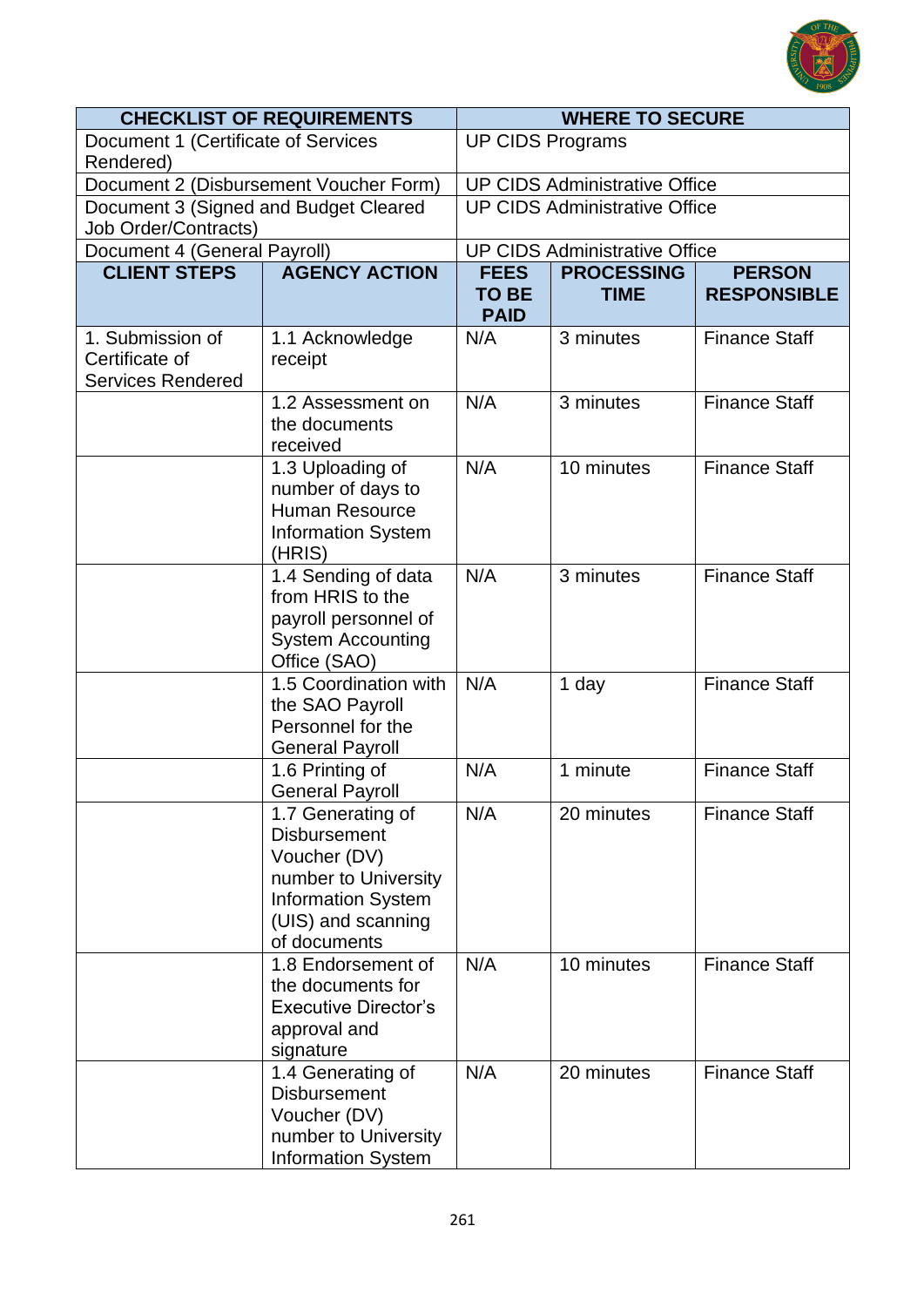

| (UIS) and scanning<br>of documents                                    |     |                              |                      |
|-----------------------------------------------------------------------|-----|------------------------------|----------------------|
| 1.5 Creating of<br><b>Document Tracking</b><br>System (DTS)<br>number | N/A | 10 minutes                   | <b>Finance Staff</b> |
| 1.6 Recording of<br>document for out-<br>going                        | N/A | 5 minutes                    | Messenger            |
| <b>TOTAL</b>                                                          | N/A | 1 day, 1 hour,<br>25 minutes |                      |

### **8. Approval of Research Program/ Project Proposals**

UP CIDS receives research proposals from all UP units, which it may accept or reject based on the review and discretion of its Executive Director, in coordination with its Administrative Staff. Research proposals which are approved are constituted into research programs or projects which are then funded by UP CIDS.

| <b>Office or Unit:</b>                                                                                                                                                                            | <b>UP CIDS Administrative Office</b>                                         |                                            |                                     |                                                                                                                         |
|---------------------------------------------------------------------------------------------------------------------------------------------------------------------------------------------------|------------------------------------------------------------------------------|--------------------------------------------|-------------------------------------|-------------------------------------------------------------------------------------------------------------------------|
| <b>Classification:</b>                                                                                                                                                                            | <b>Highly Technical</b>                                                      |                                            |                                     |                                                                                                                         |
| <b>Type of Transaction:</b>                                                                                                                                                                       | G <sub>2</sub> G                                                             |                                            |                                     |                                                                                                                         |
| Who may avail:                                                                                                                                                                                    | UP Employees (Faculty, REPS, etc.)                                           |                                            |                                     |                                                                                                                         |
| <b>CHECKLIST OF REQUIREMENTS</b>                                                                                                                                                                  |                                                                              |                                            | <b>WHERE TO SECURE</b>              |                                                                                                                         |
| <b>Research Proposal</b>                                                                                                                                                                          |                                                                              |                                            | To be provided by client themselves |                                                                                                                         |
| (with at least a one-year research agenda<br>specified)                                                                                                                                           |                                                                              |                                            |                                     |                                                                                                                         |
| <b>Budget Proposal</b><br>(to cover a one-year research agenda)                                                                                                                                   |                                                                              |                                            | To be provided by client themselves |                                                                                                                         |
| <b>CLIENT STEPS</b>                                                                                                                                                                               | <b>AGENCY ACTION</b>                                                         | <b>FEES</b><br><b>TO BE</b><br><b>PAID</b> | <b>PROCESSING</b><br><b>TIME</b>    | <b>PERSON</b><br><b>RESPONSIBLE</b>                                                                                     |
| Submission of<br><b>Required Documents</b>                                                                                                                                                        | Receiving<br><b>Research Program</b><br>or Project<br>proposals              | <b>None</b>                                | 10 minutes                          | <b>University</b><br>Research<br>Associate I OR<br>any<br>Administrative<br>Staff present or<br>available               |
| Attend possible<br>meetings or deliver<br>presentations to more<br>effectively clarify the<br>proposed Research<br>Program or Project<br>(as requested by the<br><b>UP CIDS</b><br>Administrative | Review and<br>Approval of<br>Proposed<br>Research<br>Programs or<br>Projects | <b>None</b>                                | 7 working days                      | <b>UP CIDS</b><br>Executive<br>Director in<br>coordination<br>with other<br>Administrative<br>and Research<br>Personnel |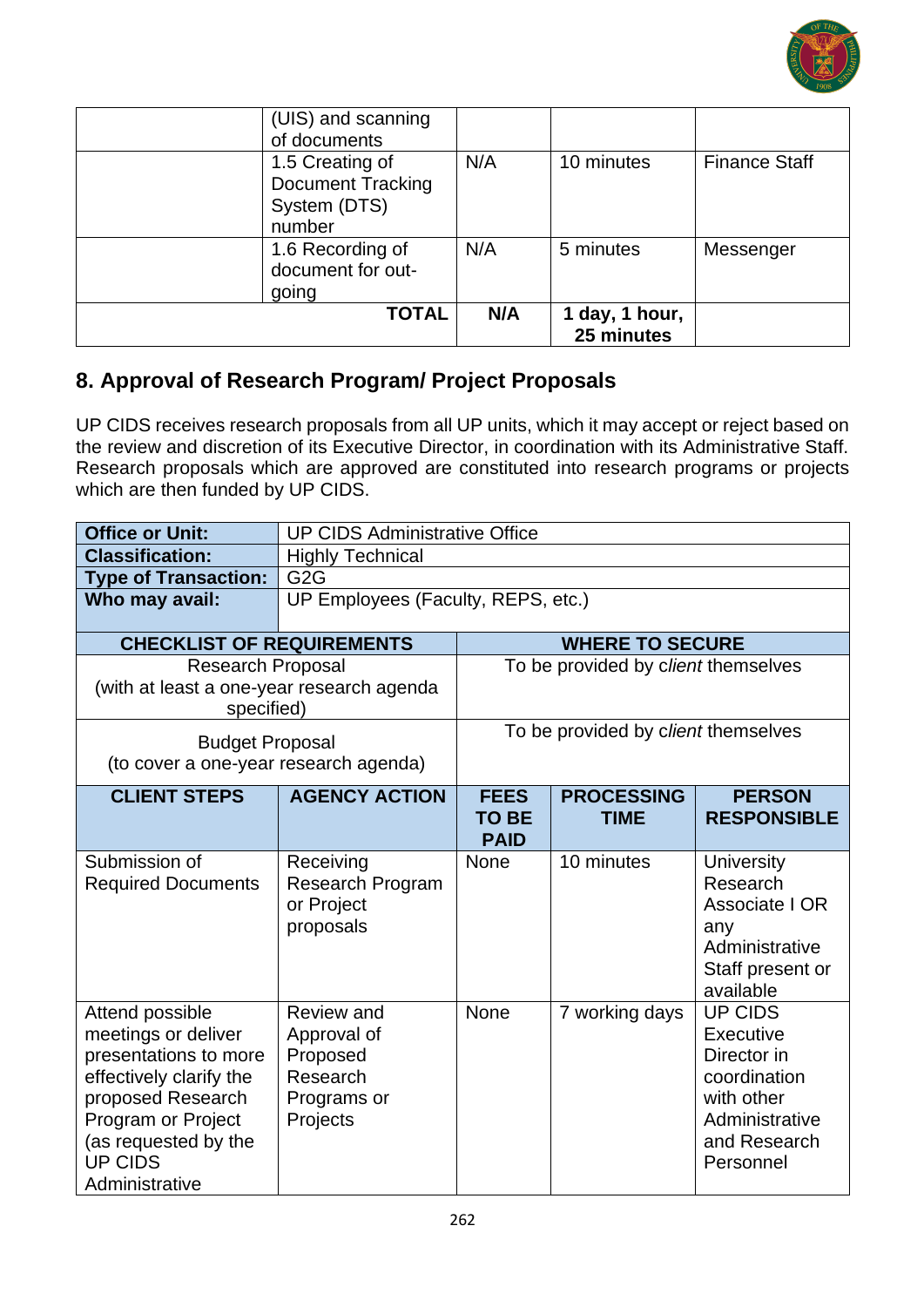

| Office/Executive<br>Director)                                                                                                                                                                                                                          |                                                                                                                                                                                                                                                        |      |                                                                                                                     |                                                                                                                      |
|--------------------------------------------------------------------------------------------------------------------------------------------------------------------------------------------------------------------------------------------------------|--------------------------------------------------------------------------------------------------------------------------------------------------------------------------------------------------------------------------------------------------------|------|---------------------------------------------------------------------------------------------------------------------|----------------------------------------------------------------------------------------------------------------------|
| Submission of the<br>revised and finalized<br>(1) Research and<br><b>Budget Proposal as</b><br>previously agreed<br>upon with the UP<br><b>CIDS Administrative</b><br>Office, and (2) the<br>necessary personnel<br>documents for those<br>who will be | Negotiation,<br>preparation and<br>finalization of<br>necessary<br>documents<br>pertaining to (1)<br>administrative and<br>finance matters,<br>and $(2)$ to<br>personnel<br>appointments, to<br>formally institute a<br>Research Program<br>or Project | None | 8 working days<br>(documents<br>are afterwards<br>endorsed to<br>other UP<br><b>System Offices</b><br>for approval) | <b>University</b><br>Research<br>Associate, in<br>coordination<br>with<br>Administrative<br>and Finance<br>Personnel |
|                                                                                                                                                                                                                                                        | <b>TOTAL</b>                                                                                                                                                                                                                                           |      | 15 days and 10<br>minutes                                                                                           |                                                                                                                      |

### **9. Hiring of Non-UP Contractual Research Personnel**

The Research Programs and Projects under UP CIDS are usually in need of researchers and research assistants with very specific expertise, skill sets and areas of interest which are not usually addressed through the regular hiring process of UP employees. UP CIDS thus contracts researchers/research assistants well-fit to work on its various research programs and projects.

| <b>Office or Unit:</b>                                             | <b>UP CIDS Administrative Office</b>                                                                                                                                                                                                                                                             |                                                                                                                    |  |
|--------------------------------------------------------------------|--------------------------------------------------------------------------------------------------------------------------------------------------------------------------------------------------------------------------------------------------------------------------------------------------|--------------------------------------------------------------------------------------------------------------------|--|
| <b>Classification:</b>                                             | <b>Highly Technical</b>                                                                                                                                                                                                                                                                          |                                                                                                                    |  |
| <b>Type of</b>                                                     | G <sub>2</sub> C                                                                                                                                                                                                                                                                                 |                                                                                                                    |  |
| <b>Transaction:</b>                                                |                                                                                                                                                                                                                                                                                                  |                                                                                                                    |  |
| Who may avail:                                                     | Any person, not-affiliated with UP, who has been pre-selected or pre-<br>determined by the UP CIDS Programs/Projects and the UP CIDS<br>Administrative Office to be contracted for services to be rendered and<br>paid based on a daily compensation rate (i.e. Non-UP Contractual<br>personnel) |                                                                                                                    |  |
|                                                                    | <b>CHECKLIST OF REQUIREMENTS</b>                                                                                                                                                                                                                                                                 | <b>WHERE TO SECURE</b>                                                                                             |  |
| attachments:<br>1. Strong justification of hiring;<br>to be hired; | Formal letter of request to hire a Non-UP<br>contractual personnel, addressed to the UP<br>CIDS Executive Director with the following<br>2. List of duties and responsibilities of person<br>3. Photocopy of a valid government issued ID;                                                       | To be provided by client themselves;<br>Format or template may be provided by<br>the UP CIDS Administrative Office |  |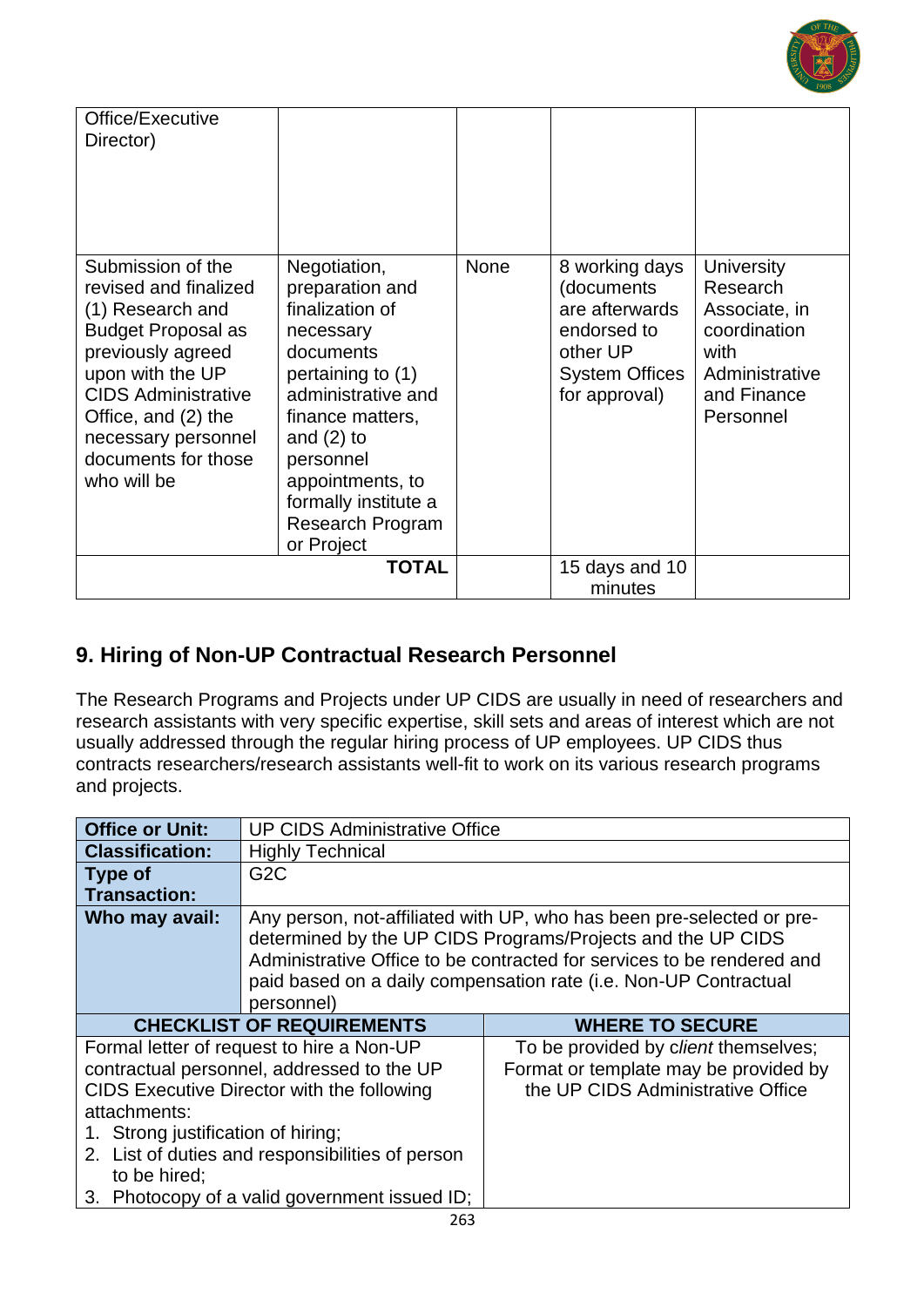

| 4. Curriculum vitae reflecting work experience<br>and academic qualifications including<br>number of graduate units finished and<br>number of relevant training hours<br>completed;<br>5. Program/Project functional-organizational<br>chart;<br>6. List of existing Non-UP Contractual<br>Research Personnel of the research<br>Program/Project, and their corresponding |                                                                                                                                                                                                                 |                                                                                                                                                                                                                                                          |                                                                                                                                                                                                       |                                                                                                   |                                              |
|---------------------------------------------------------------------------------------------------------------------------------------------------------------------------------------------------------------------------------------------------------------------------------------------------------------------------------------------------------------------------|-----------------------------------------------------------------------------------------------------------------------------------------------------------------------------------------------------------------|----------------------------------------------------------------------------------------------------------------------------------------------------------------------------------------------------------------------------------------------------------|-------------------------------------------------------------------------------------------------------------------------------------------------------------------------------------------------------|---------------------------------------------------------------------------------------------------|----------------------------------------------|
|                                                                                                                                                                                                                                                                                                                                                                           |                                                                                                                                                                                                                 | positions and compensation rates.<br><b>Filled-out UP CIDS Personal Data Sheet</b>                                                                                                                                                                       |                                                                                                                                                                                                       | Form to be provided by the UP CIDS<br><b>Administrative Office</b>                                |                                              |
|                                                                                                                                                                                                                                                                                                                                                                           | 2x2 ID Photo                                                                                                                                                                                                    |                                                                                                                                                                                                                                                          |                                                                                                                                                                                                       | To be provided by client themselves;                                                              |                                              |
|                                                                                                                                                                                                                                                                                                                                                                           | <b>Information Sheet</b>                                                                                                                                                                                        | Accomplished Contract of Services (CoS)                                                                                                                                                                                                                  |                                                                                                                                                                                                       | To be provided by the UP CIDS<br><b>Administrative Office</b>                                     |                                              |
|                                                                                                                                                                                                                                                                                                                                                                           | the Program/Project Head                                                                                                                                                                                        | Three printed copies of the CoS signed on all<br>pages by (1) the personnel to be hired and (2)                                                                                                                                                          |                                                                                                                                                                                                       | Soft copy of CoS to be sent by the UP<br>CIDS Administrative Office to the<br>concerned personnel |                                              |
| At least two notarized copies of the CoS of the<br><b>Non-UP Contractual Research Personnel</b>                                                                                                                                                                                                                                                                           |                                                                                                                                                                                                                 |                                                                                                                                                                                                                                                          | CoS signed by the UP CIDS Executive<br>Director and witness to be given to the<br>concerned personnel by the UP CIDS<br>Administrative Office; Notarization to be<br>facilitated by client themselves |                                                                                                   |                                              |
|                                                                                                                                                                                                                                                                                                                                                                           | <b>CLIENT STEPS</b>                                                                                                                                                                                             | <b>AGENCY ACTION</b>                                                                                                                                                                                                                                     | <b>FEES</b>                                                                                                                                                                                           | <b>PROCESSING</b>                                                                                 | <b>PERSON</b>                                |
|                                                                                                                                                                                                                                                                                                                                                                           |                                                                                                                                                                                                                 |                                                                                                                                                                                                                                                          |                                                                                                                                                                                                       |                                                                                                   |                                              |
|                                                                                                                                                                                                                                                                                                                                                                           |                                                                                                                                                                                                                 |                                                                                                                                                                                                                                                          | <b>TO</b><br><b>BE</b><br><b>PAID</b>                                                                                                                                                                 | <b>TIME</b>                                                                                       | <b>RESPONSIBLE</b>                           |
|                                                                                                                                                                                                                                                                                                                                                                           | Submission of (1)<br>letter of request<br>for hiring Non-UP<br>Contractual<br>Personnel with<br>necessary<br>attachments, (2)<br>Filled-out UP<br><b>CIDS Personal</b><br>Data Sheet, and<br>$(3)$ 2x2 ID Photo | Checking correctness and<br>completeness of letter of<br>request and necessary<br>attachments; Receiving<br>submission from client<br>when correct and<br>complete; advising client<br>regarding any errors or<br>insufficiencies with the<br>submission | <b>None</b>                                                                                                                                                                                           | 10 minutes                                                                                        | <b>University</b><br>Research<br>Associate I |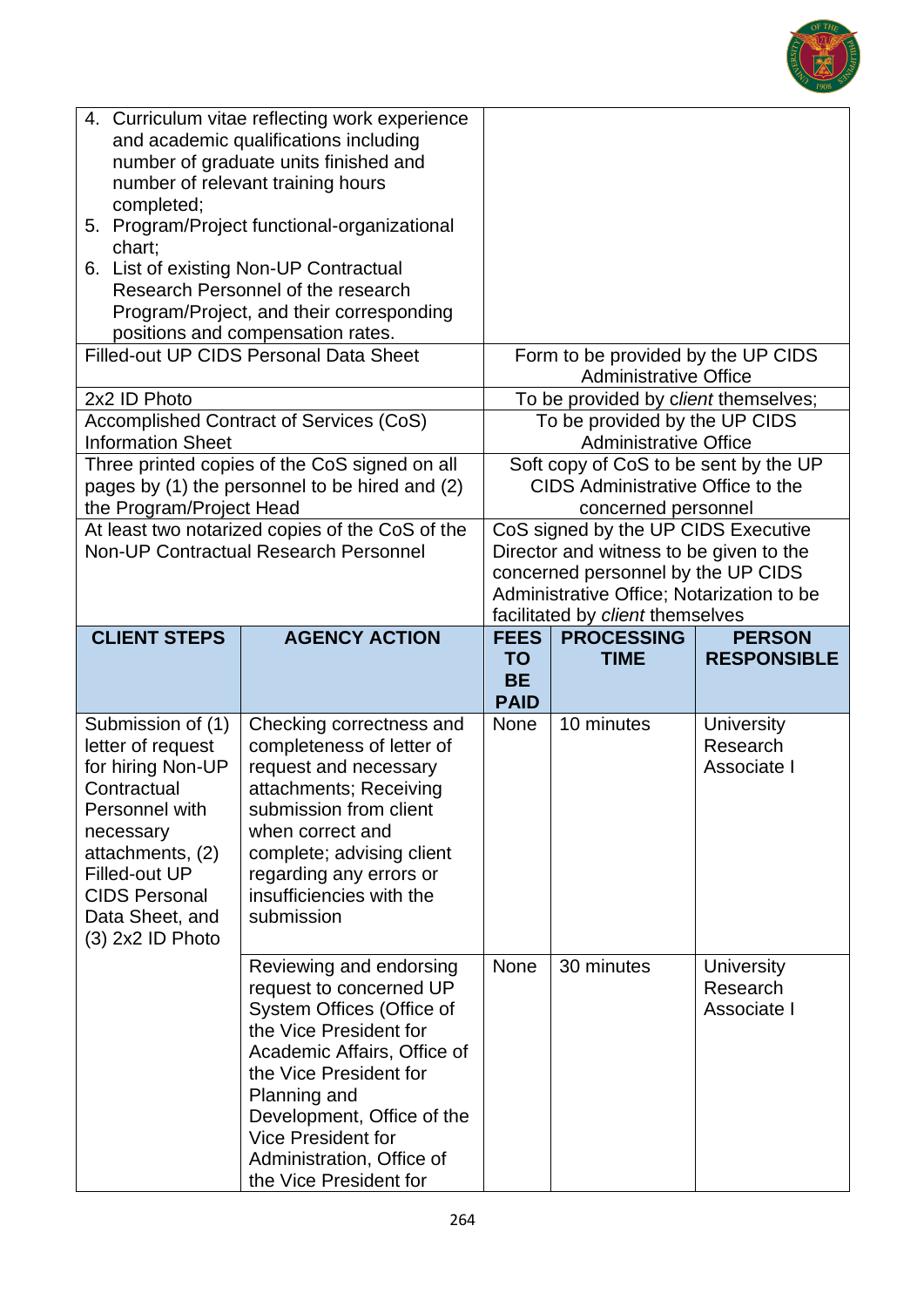

|                                                                            | Planning and Finance,<br>Office of the President)                                                                                                                                                                      |             |                                                                |                                                                                           |
|----------------------------------------------------------------------------|------------------------------------------------------------------------------------------------------------------------------------------------------------------------------------------------------------------------|-------------|----------------------------------------------------------------|-------------------------------------------------------------------------------------------|
|                                                                            | <b>Review and Processing</b><br>outside UP CIDS (in other<br><b>UP System Offices)</b>                                                                                                                                 | <b>None</b> | 40 days (based<br>from previous<br>experience)                 | Other UP<br><b>System Offices</b>                                                         |
|                                                                            | Informing Program<br>personnel once the request<br>for hiring has been<br>approved by the Office of<br>the President; Instructing<br>the concerned personnel to<br>fill up the UP CIDS CoS<br><b>Information Sheet</b> | None        | 5 minutes                                                      | Senior<br>Administrative<br>Assistant II;<br><b>University</b><br>Research<br>Associate I |
| <b>Accomplish CoS</b><br><b>Information Sheet</b>                          | Preparation of Contract of<br>Services for concerned<br><b>Non-UP Contractual</b><br>Research Personnel and<br>forwarding soft copy to<br>concerned personnel for<br>checking and printing                             | None        | 45 minutes                                                     | <b>University</b><br>Research<br>Associate I                                              |
| Submission of<br>CoS signed by<br>personnel and<br>Program/Project<br>Head | Receipt of CoS<br>submission; having said<br>CoS signed by witness for<br>UP CIDS and UP CIDS<br><b>Executive Director; Return</b><br>of completely signed CoS<br>to Program personnel                                 | None        | 30 minutes                                                     | Senior<br>Administrative<br>Assistant II;<br><b>University</b><br>Research<br>Associate   |
| Submission of<br>notarized CoS                                             | Receipt of CoS<br>submission; Endorsement<br>to UP System Budget<br>Office for Budget<br>Clearance                                                                                                                     | None        | 20 minutes                                                     | <b>University</b><br>Research<br>Associate I                                              |
|                                                                            | Review and grant of<br>budget clearance by the<br><b>UP System Budget Office</b><br>(outside UP CIDS)                                                                                                                  | None        | 5 working days<br>(based on<br>experience)                     | <b>UP System</b><br><b>Budget Office</b>                                                  |
|                                                                            | Informing Program of<br>approved and budget<br>cleared CoS, ready for<br>subsequent processing of<br>payment                                                                                                           | None        | 10 minutes                                                     | <b>University</b><br>Research<br>Associate I                                              |
|                                                                            | <b>TOTAL</b>                                                                                                                                                                                                           |             | 2 hours and 30<br>minutes<br>$(+45$ days for<br>processing and |                                                                                           |
|                                                                            |                                                                                                                                                                                                                        |             | approval                                                       |                                                                                           |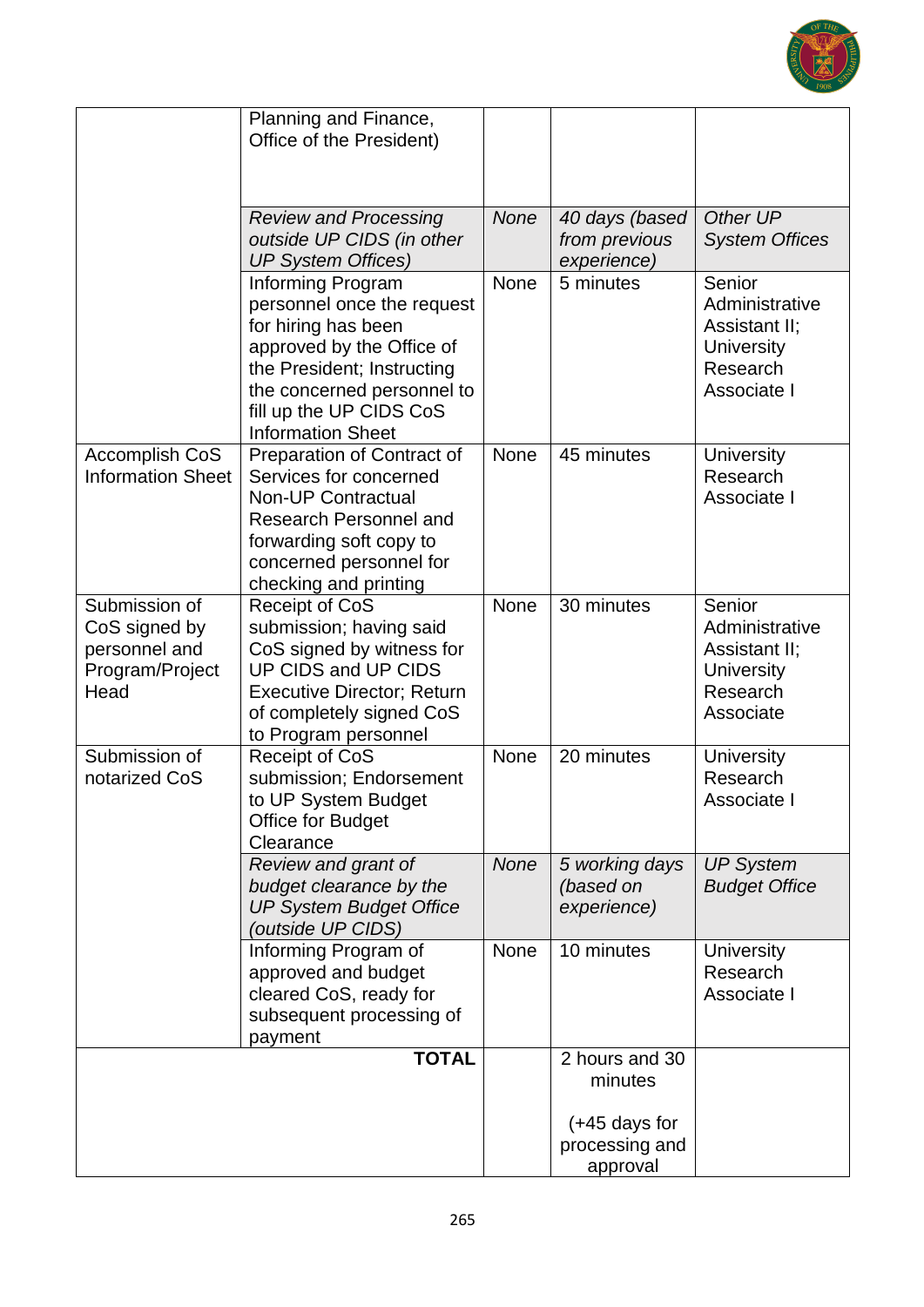

|  |        | ΙD |  |
|--|--------|----|--|
|  | $\sim$ |    |  |

### **10. Processing of Hiring of Job Order Personnel for Research Activities**

The activities and events carried out by the various Research Programs and Projects under UP CIDS usually demand the participation and assistance of additional personnel to carry out specific work and submit outputs such as activity, event, and project documentations, transcriptions etc. These are hired through Job Orders which grant compensation for particular parcels of work.

| <b>Office or Unit:</b>                   | <b>UP CIDS Administrative Office</b>                                        |                            |                                       |                               |
|------------------------------------------|-----------------------------------------------------------------------------|----------------------------|---------------------------------------|-------------------------------|
| <b>Classification:</b>                   | Complex                                                                     |                            |                                       |                               |
| <b>Type of</b>                           | G <sub>2</sub> C                                                            |                            |                                       |                               |
| <b>Transaction:</b>                      |                                                                             |                            |                                       |                               |
| Who may avail:                           | Any person, not-affiliated with UP, who has been pre-selected or pre-       |                            |                                       |                               |
|                                          | determined by the UP CIDS Programs/Projects and the UP CIDS                 |                            |                                       |                               |
|                                          | Administrative Office to be contracted for a specific parcel of services to |                            |                                       |                               |
|                                          | be rendered and paid through Job Orders                                     |                            |                                       |                               |
|                                          | <b>CHECKLIST OF REQUIREMENTS</b>                                            |                            | <b>WHERE TO SECURE</b>                |                               |
|                                          | Formal letter of request to hire a Job Order                                |                            | To be provided by client themselves;  |                               |
|                                          | personnel with the following attachments:                                   |                            | Format or template may be provided by |                               |
|                                          | 1. Photocopy of a valid government issued ID;                               |                            | the UP CIDS Administrative Office     |                               |
|                                          | 2. Job Order signed by personnel to be hired.                               |                            |                                       |                               |
|                                          | <b>Filled-out UP CIDS Personal Data Sheet</b>                               |                            | Form to be provided by the UP CIDS    |                               |
|                                          | <b>Administrative Office</b>                                                |                            |                                       |                               |
|                                          | 2x2 ID Photo (if the Job Order personnel will                               |                            | To be provided by client themselves;  |                               |
| be utilizing UP CIDS Office              |                                                                             |                            |                                       |                               |
| <b>CLIENT STEPS</b>                      | <b>AGENCY ACTION</b>                                                        | <b>FEES</b>                | <b>PROCESSING</b>                     | <b>PERSON</b>                 |
|                                          |                                                                             | <b>TO</b>                  | <b>TIME</b>                           | <b>RESPONSIBLE</b>            |
|                                          |                                                                             | <b>BE</b>                  |                                       |                               |
|                                          |                                                                             | <b>PAID</b><br><b>None</b> | 10 minutes                            |                               |
| Submission of (1)<br>letter of request   | Checking correctness and<br>completeness of letter of                       |                            |                                       | <b>University</b><br>Research |
| for hiring Non-UP                        | request and necessary                                                       |                            |                                       | Associate I                   |
| Contractual                              | attachments; Receiving                                                      |                            |                                       |                               |
| Personnel with                           | submission from client                                                      |                            |                                       |                               |
|                                          | when correct and                                                            |                            |                                       |                               |
| necessary                                |                                                                             |                            |                                       |                               |
| attachments, (2)<br><b>Filled-out UP</b> | complete; advising client                                                   |                            |                                       |                               |
| <b>CIDS Personal</b>                     | regarding any errors or<br>insufficiencies with the                         |                            |                                       |                               |
| Data Sheet, and                          | submission                                                                  |                            |                                       |                               |
| (3) 2x2 ID Photo                         |                                                                             |                            |                                       |                               |
|                                          |                                                                             |                            |                                       |                               |
|                                          |                                                                             | <b>None</b>                | 30 minutes                            | <b>University</b>             |
|                                          | Reviewing and endorsing                                                     |                            |                                       |                               |
|                                          | request to concerned UP                                                     |                            |                                       | Research                      |
|                                          | System Offices (Office of                                                   |                            |                                       | Associate I                   |
|                                          | the Vice President for<br>Academic Affairs, Office of                       |                            |                                       |                               |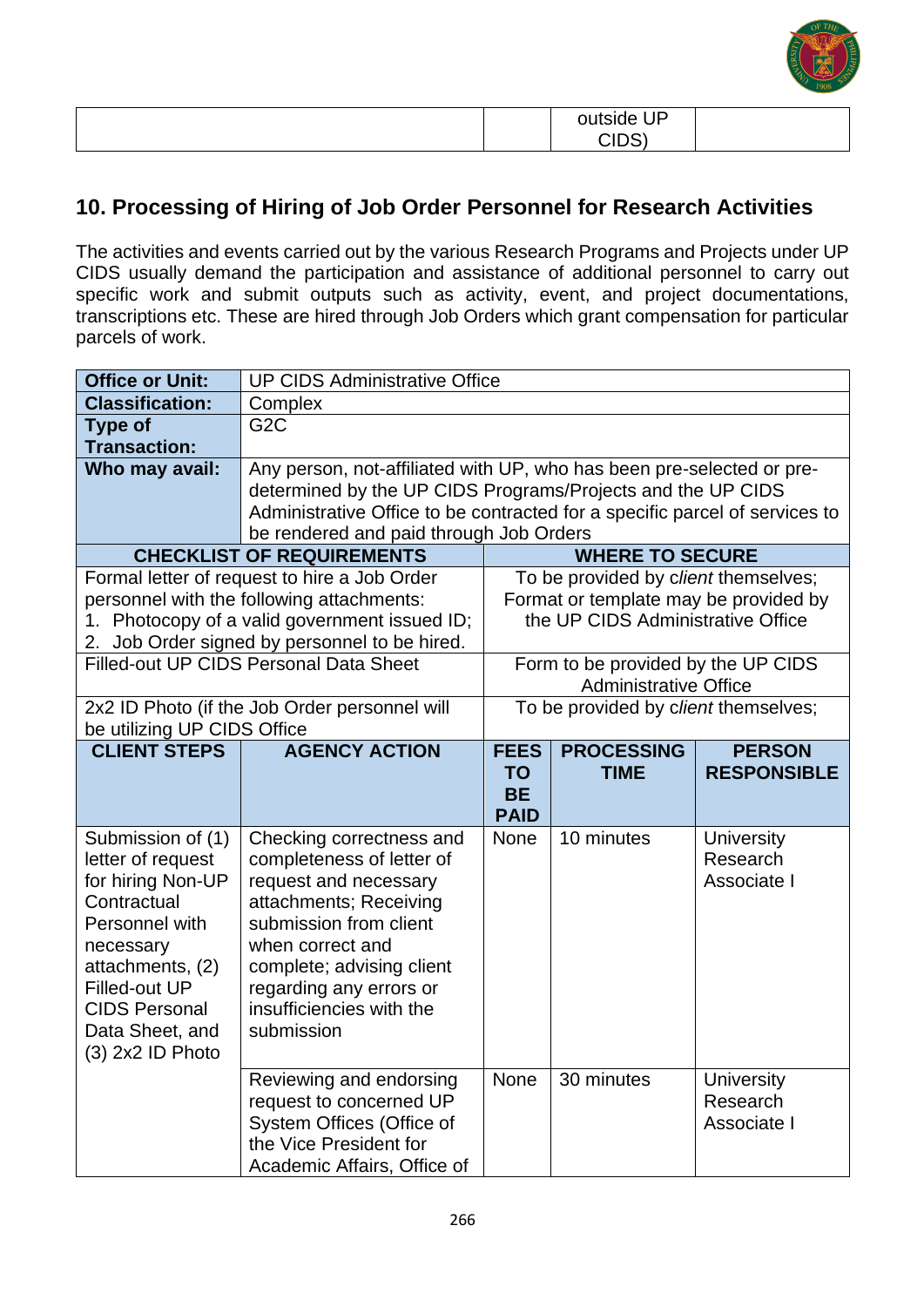

| the Vice President for<br>Administration)                                                                                                       |             |                                                                      |                                                                                           |
|-------------------------------------------------------------------------------------------------------------------------------------------------|-------------|----------------------------------------------------------------------|-------------------------------------------------------------------------------------------|
| Review, processing and<br>approval outside UP CIDS<br>(in other UP System<br>Offices)                                                           | None        | 10 days (based<br>from previous<br>experience)                       | Other UP<br><b>System Offices</b>                                                         |
| Informing Program<br>personnel once the request<br>for hiring has been<br>approved by the Office of<br>the Vice President for<br>Administration | <b>None</b> | 5 minutes                                                            | Senior<br>Administrative<br>Assistant II;<br>University<br>Research<br>Associate I        |
| <b>Endorsement of Job</b><br>Order/s to the UP System<br><b>Budget Office for Budget</b><br>Clearance                                           | None        | 20 minutes                                                           | <b>University</b><br>Research<br>Associate I                                              |
| Review and grant of<br>budget clearance by the<br><b>UP System Budget Office</b><br>(outside UP CIDS)                                           | <b>None</b> | 5 working days<br>(based on<br>experience)                           | <b>UP System</b><br><b>Budget Office</b>                                                  |
| Informing Program of<br>approved and budget<br>cleared Job Order, ready<br>for subsequent processing<br>of payment                              | <b>None</b> | 10 minutes                                                           | Senior<br>Administrative<br>Assistant II;<br><b>University</b><br>Research<br>Associate I |
| <b>TOTAL</b>                                                                                                                                    |             | 1 hour and 15<br>minutes                                             |                                                                                           |
|                                                                                                                                                 |             | $(+15$ days for<br>processing and<br>approval<br>outside UP<br>CIDS) |                                                                                           |

#### **11. Processing of Additional UP CIDS Appointments for UP Employees Participating in UP CIDS Programs or Projects**

The UP CIDS, following its mandate to harness the resources and expertise of the University towards research initiatives, sources the convenors, heads, and fellows of its Research Programs and Projects from various UP Units. Faculty members, REPS or any UP Employee may be accepted and given additional appointments under UP CIDS to carry out research work. These appointments are formalized and compensated through Office Orders.

| Office or Unit:        | UP CIDS Administrative Office |
|------------------------|-------------------------------|
| <b>Classification:</b> | Complex                       |
| <b>Type of</b>         | G <sub>2</sub> G              |
| <b>Transaction:</b>    |                               |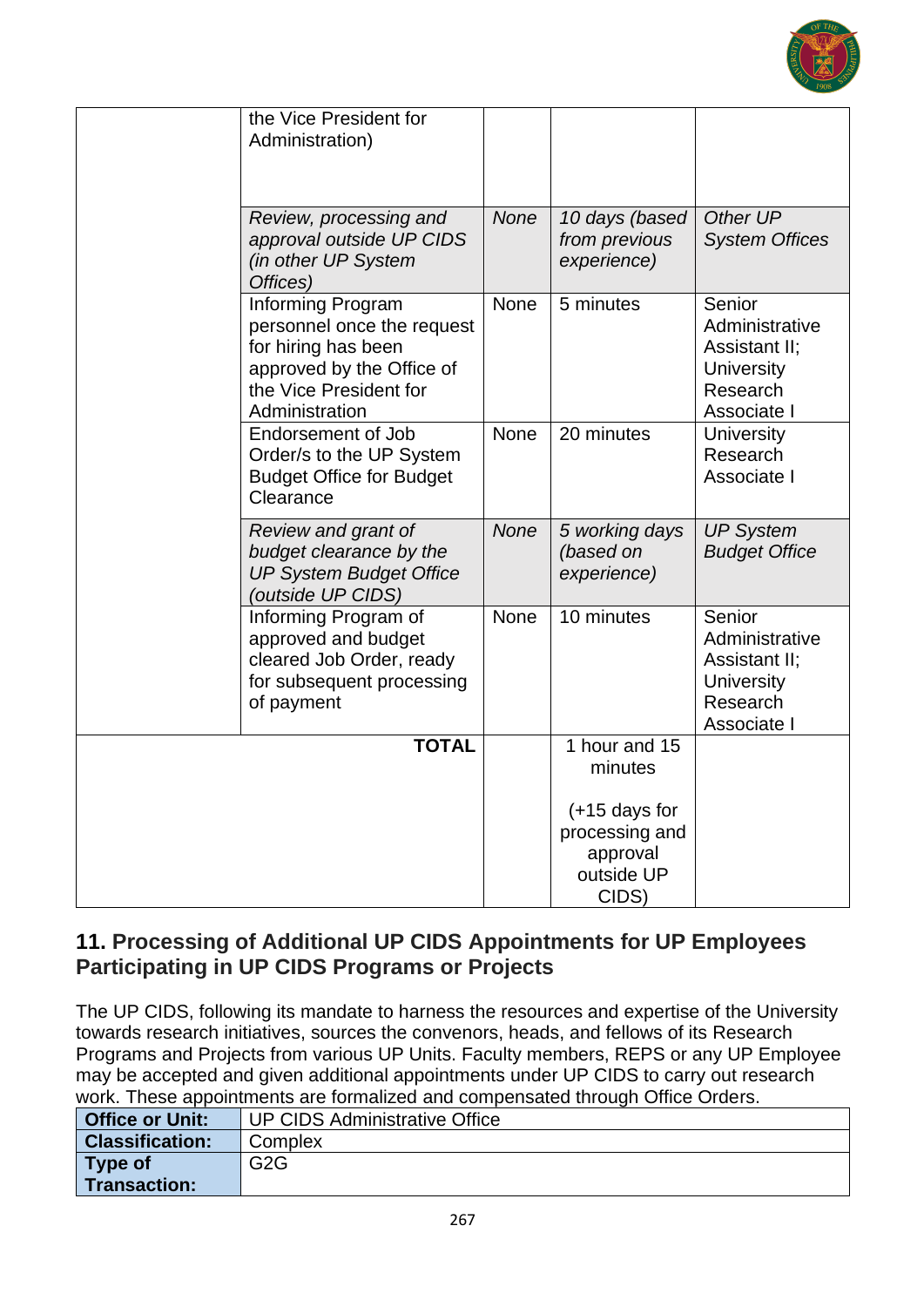

| Who may avail:                                                                                                                          | Any UP Employee who has been pre-determined by the UP CIDS                                                                                                                                                                                                                  |                                                                            |                                             |                                                                                           |
|-----------------------------------------------------------------------------------------------------------------------------------------|-----------------------------------------------------------------------------------------------------------------------------------------------------------------------------------------------------------------------------------------------------------------------------|----------------------------------------------------------------------------|---------------------------------------------|-------------------------------------------------------------------------------------------|
|                                                                                                                                         | Administrative Office, or the UP CIDS Program or Projects Heads, to be                                                                                                                                                                                                      |                                                                            |                                             |                                                                                           |
|                                                                                                                                         | granted an additional appointment under UP CIDS<br><b>CHECKLIST OF REQUIREMENTS</b><br><b>WHERE TO SECURE</b>                                                                                                                                                               |                                                                            |                                             |                                                                                           |
| <b>Filled-out UP CIDS</b>                                                                                                               |                                                                                                                                                                                                                                                                             |                                                                            | To be provided by client themselves;        |                                                                                           |
| <b>Office Order Information Sheet</b>                                                                                                   |                                                                                                                                                                                                                                                                             | Format or template may be provided by<br>the UP CIDS Administrative Office |                                             |                                                                                           |
|                                                                                                                                         | Printed Copy of Office Order, signed by the UP                                                                                                                                                                                                                              |                                                                            | To be provided by the client themselves     |                                                                                           |
|                                                                                                                                         | Employee to be given an appointment under<br><b>UP CIDS</b>                                                                                                                                                                                                                 |                                                                            |                                             |                                                                                           |
| <b>CLIENT STEPS</b>                                                                                                                     | <b>AGENCY ACTION</b>                                                                                                                                                                                                                                                        | <b>FEES</b>                                                                | <b>PROCESSING</b>                           | <b>PERSON</b>                                                                             |
|                                                                                                                                         |                                                                                                                                                                                                                                                                             | <b>TO</b>                                                                  | <b>TIME</b>                                 | <b>RESPONSIBLE</b>                                                                        |
|                                                                                                                                         |                                                                                                                                                                                                                                                                             | <b>BE</b><br><b>PAID</b>                                                   |                                             |                                                                                           |
| Filling-out the UP<br><b>CIDS Office</b><br><b>Order Information</b><br><b>Sheet</b>                                                    | Preparing of Office Order<br>for concerned personnel<br>based on information<br>entered into the Office<br><b>Order Information Sheet;</b><br>Forwarding the soft copy of<br>the Office Order to<br>concerned personnel for<br>printing and signing                         | None                                                                       | 25 minutes                                  | <b>University</b><br>Research<br>Associate I                                              |
| Submission of<br>printed Office<br>Order, already<br>signed by the<br>concerned<br>personnel to be<br>appointed under<br><b>UP CIDS</b> | Having the Office Order<br>signed by the UP CIDS<br><b>Executive Director and</b><br>endorsing the Office Order<br>for approval and budget<br>clearance to other UP<br>System Offices (Office of<br>the Vice President for<br>Academic Affairs, UP<br>System Budget Office) | <b>None</b>                                                                | 25 minutes                                  | <b>University</b><br>Research<br>Associate I                                              |
|                                                                                                                                         | Approval from the Office of<br>the Vice President for<br><b>Academic Affairs; Review</b><br>and grant of budget<br>clearance by the UP<br><b>System Budget Office</b><br>(outside UP CIDS)                                                                                  | None                                                                       | 10 working<br>days (based on<br>experience) | <b>UP System</b><br><b>Budget Office</b>                                                  |
|                                                                                                                                         | Informing Program of<br>approved and budget<br>cleared Office Order, ready<br>for subsequent processing<br>of payment                                                                                                                                                       | <b>None</b>                                                                | 10 minutes                                  | Senior<br>Administrative<br>Assistant II;<br><b>University</b><br>Research<br>Associate I |
|                                                                                                                                         | <b>TOTAL</b>                                                                                                                                                                                                                                                                |                                                                            | 1 hour                                      |                                                                                           |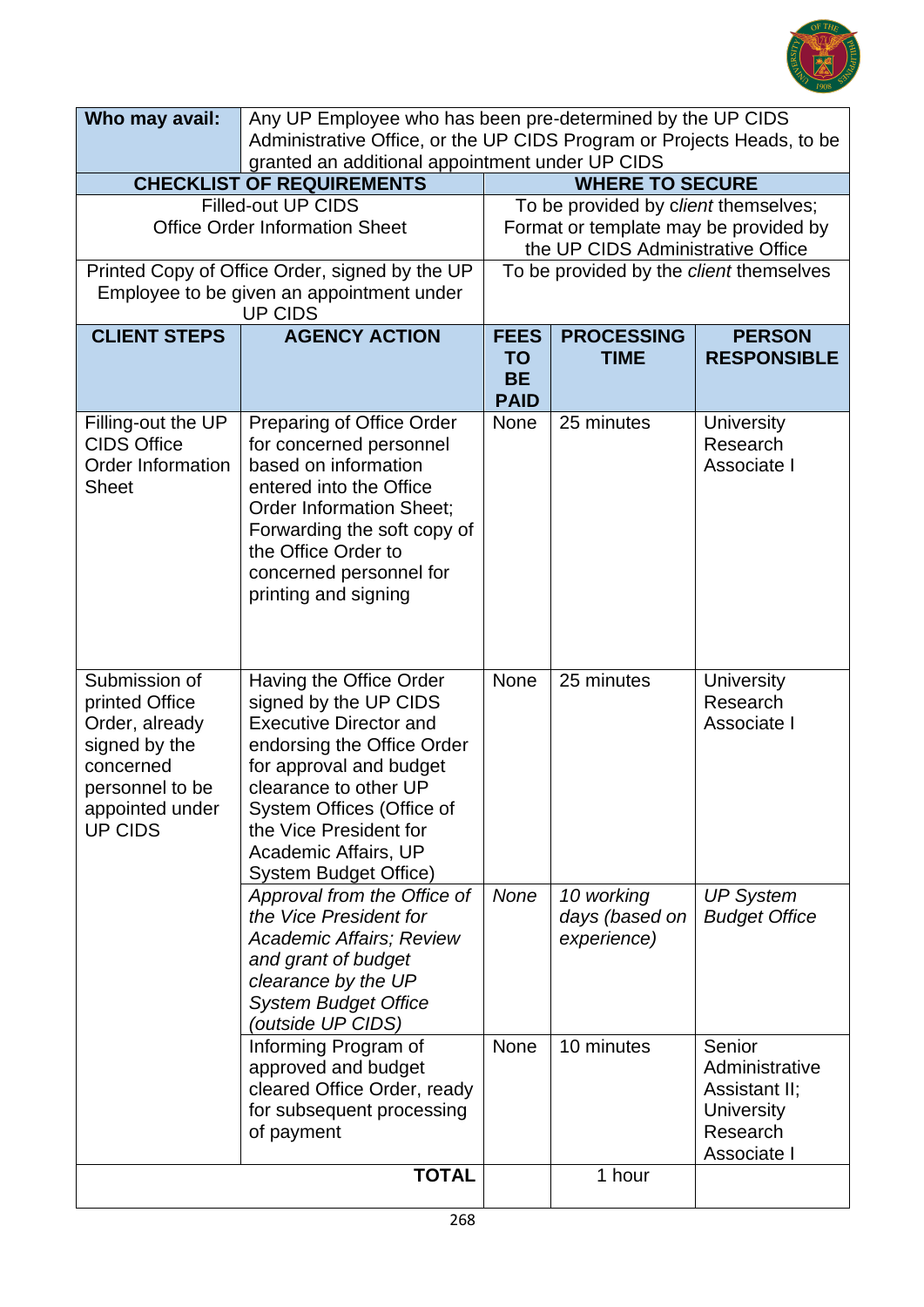

| $(+10$ days for |
|-----------------|
| processing and  |
| approval        |
| outside UP      |
| CIDS'           |

### **12. Request for Hiring Records for All UP CIDS Research Personnel (Contract of Services, Job Orders, Office Orders)**

The variety of appointments and contractual agreements relating to personnel matters and concerns made under the UP CIDS require the Administrative Office to be able to provide records and certifications upon the request of various persons who have existing agreements with the Center. These records usually include certificates of employment, certificates of employment with compensation etc.

| <b>Office or Unit:</b>     | <b>UP CIDS Administrative Office</b>                                |                          |                                     |                               |  |
|----------------------------|---------------------------------------------------------------------|--------------------------|-------------------------------------|-------------------------------|--|
| <b>Classification:</b>     | Simple                                                              |                          |                                     |                               |  |
| <b>Type of</b>             | G2C, G2G                                                            |                          |                                     |                               |  |
| <b>Transaction:</b>        |                                                                     |                          |                                     |                               |  |
| Who may avail:             | Any person contracted by UP CIDS under a CoS or a Job Order, or any |                          |                                     |                               |  |
|                            | UP employee granted additional appointment under UP CIDS            |                          |                                     |                               |  |
|                            | <b>CHECKLIST OF REQUIREMENTS</b>                                    |                          | <b>WHERE TO SECURE</b>              |                               |  |
|                            | Formal letter (printed or digital) for specific                     |                          | To be provided by client themselves |                               |  |
|                            | hiring record needed, approve or noted by the                       |                          |                                     |                               |  |
|                            | direct UP CIDS supervisor of the requesting                         |                          |                                     |                               |  |
|                            | personnel                                                           |                          |                                     |                               |  |
| <b>CLIENT STEPS</b>        | <b>AGENCY ACTION</b>                                                | <b>FEES</b>              | <b>PROCESSING</b>                   | <b>PERSON</b>                 |  |
|                            |                                                                     | <b>TO</b>                | <b>TIME</b>                         | <b>RESPONSIBLE</b>            |  |
|                            |                                                                     | <b>BE</b><br><b>PAID</b> |                                     |                               |  |
| Submission of              |                                                                     | <b>None</b>              | 5 minutes                           |                               |  |
| formal letter to           | Reviewing for correctness<br>of the request for hiring              |                          |                                     | <b>University</b><br>Research |  |
| <b>UP CIDS</b>             | records and confirming                                              |                          |                                     | Associate I                   |  |
|                            | receipt                                                             |                          |                                     |                               |  |
|                            |                                                                     |                          |                                     |                               |  |
|                            | Preparation of hiring                                               | <b>None</b>              | 30 minutes                          | <b>University</b>             |  |
|                            | records                                                             |                          |                                     | Research                      |  |
|                            |                                                                     |                          |                                     | Associate I                   |  |
|                            | Informing concerned                                                 | <b>None</b>              | 5 minutes                           | Senior                        |  |
|                            | personnel of availability of                                        |                          |                                     | Administrative                |  |
|                            | record for pick up at the UP                                        |                          |                                     | Assistant II;                 |  |
|                            | <b>CIDS Administrative Office</b>                                   |                          |                                     | University                    |  |
|                            |                                                                     |                          |                                     | Research                      |  |
| Associate I                |                                                                     |                          |                                     |                               |  |
| <b>TOTAL</b><br>40 minutes |                                                                     |                          |                                     |                               |  |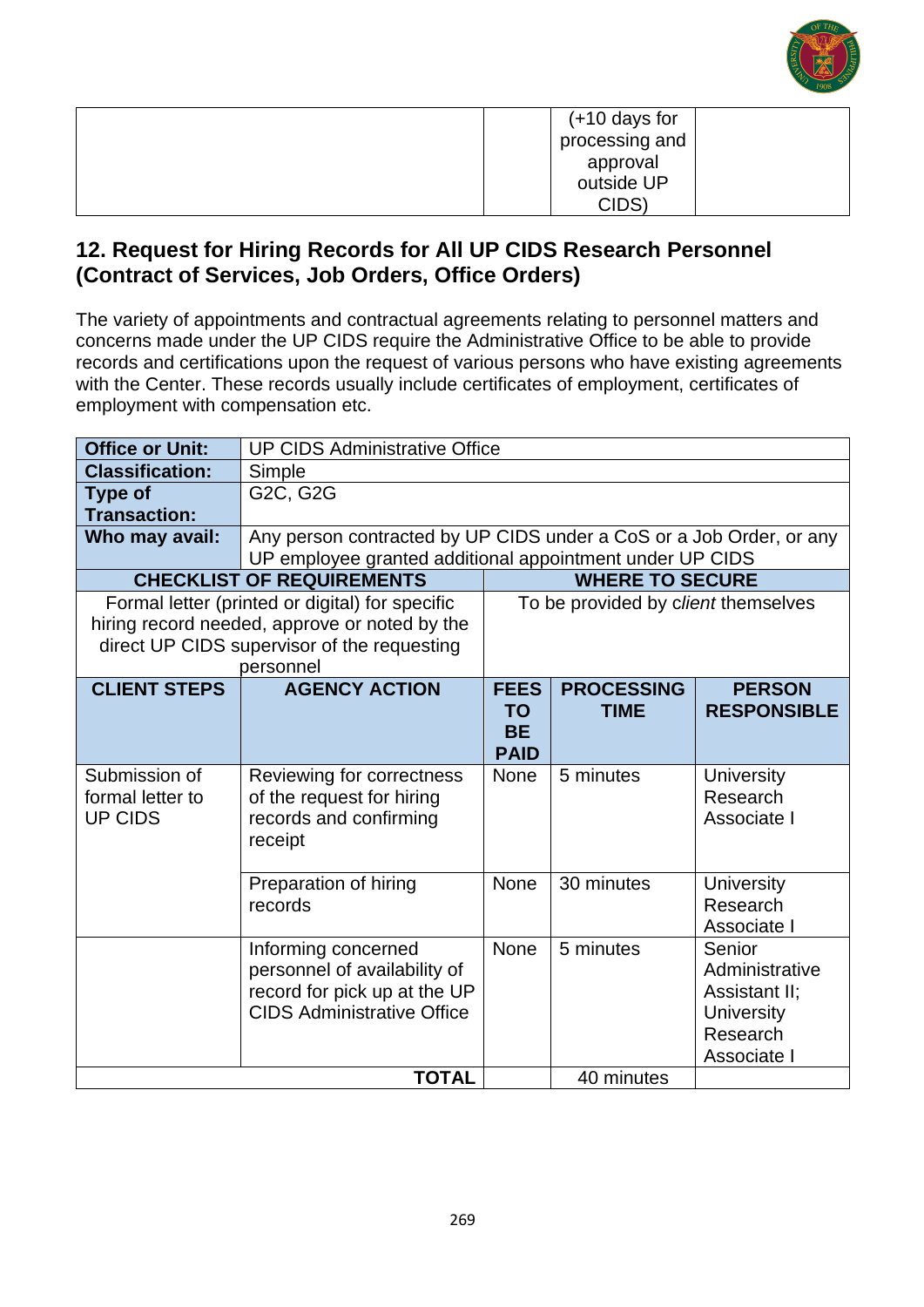

#### **13. Addressing Inquiries and Requests from UP CIDS Programs and Projects**

The UP CIDS Administrative Office offers administrative, financial, and publications support for the Programs and Projects which it houses. The Office regularly receives and entertains various inquiries as to the administrative processes which may be involved in the various research activities carried out by its programs and projects.

| <b>Office or Unit:</b> | <b>UP CIDS Administrative Office</b>                       |             |                                     |                    |  |
|------------------------|------------------------------------------------------------|-------------|-------------------------------------|--------------------|--|
| <b>Classification:</b> | Simple                                                     |             |                                     |                    |  |
| <b>Type of</b>         | G <sub>2</sub> G                                           |             |                                     |                    |  |
| <b>Transaction:</b>    |                                                            |             |                                     |                    |  |
| Who may avail:         | Any personnel from the UP CIDS research program or project |             |                                     |                    |  |
|                        | <b>CHECKLIST OF REQUIREMENTS</b>                           |             | <b>WHERE TO SECURE</b>              |                    |  |
|                        | Formal letter (printed or digital) of inquiry or           |             | To be provided by client themselves |                    |  |
|                        | request                                                    |             |                                     |                    |  |
| <b>CLIENT STEPS</b>    | <b>AGENCY ACTION</b>                                       | <b>FEES</b> | <b>PROCESSING</b>                   | <b>PERSON</b>      |  |
|                        |                                                            | <b>TO</b>   | <b>TIME</b>                         | <b>RESPONSIBLE</b> |  |
|                        |                                                            | <b>BE</b>   |                                     |                    |  |
|                        |                                                            | <b>PAID</b> |                                     |                    |  |
| Submission of          | Confirming receipt and                                     | <b>None</b> | 15 minutes                          | Senior             |  |
| formal letter to       | either, preliminarily                                      |             |                                     | Administrative     |  |
| <b>UP CIDS</b>         | addressing the inquiry or                                  |             |                                     | Office II; or      |  |
| (physically at the     | request made with                                          |             |                                     | <b>University</b>  |  |
| <b>UP CIDS Office</b>  | pertinent information, and if                              |             |                                     | Research           |  |
| premises, or           | necessary,                                                 |             |                                     | Associate I        |  |
| through the UP         | referring inquiry or request                               |             |                                     |                    |  |
| CIDS official e-       | to concerned UP CIDS                                       |             |                                     |                    |  |
| mail)                  | personnel best fit to                                      |             |                                     |                    |  |
|                        | address inquiry, request or                                |             |                                     |                    |  |
|                        | concern                                                    |             |                                     |                    |  |
|                        | <b>TOTAL</b><br>20 minutes                                 |             |                                     |                    |  |

### **14. Publication of Serial Publications (Policy Briefs, Discussion Papers, Monographs)**

Processing and publication of serial publications or publications that are more regular and are not peer-reviewed (e.g., policy briefs, discussion papers, monographs)

| <b>Office or Unit:</b>           | Center for Integrative and Development Studies (OVPAA) - |                                  |  |  |
|----------------------------------|----------------------------------------------------------|----------------------------------|--|--|
|                                  | <b>Publications</b>                                      |                                  |  |  |
| <b>Classification:</b>           | Highly Technical (may exceed 20 days)                    |                                  |  |  |
| Type of<br><b>Transaction:</b>   | G <sub>2</sub> G                                         |                                  |  |  |
| Who may avail:                   | UP CIDS Research Programs and Projects                   |                                  |  |  |
| <b>CHECKLIST OF REQUIREMENTS</b> |                                                          | <b>WHERE TO SECURE</b>           |  |  |
| 1. Electronic copy of manuscript |                                                          | <b>UP CIDS Publications Unit</b> |  |  |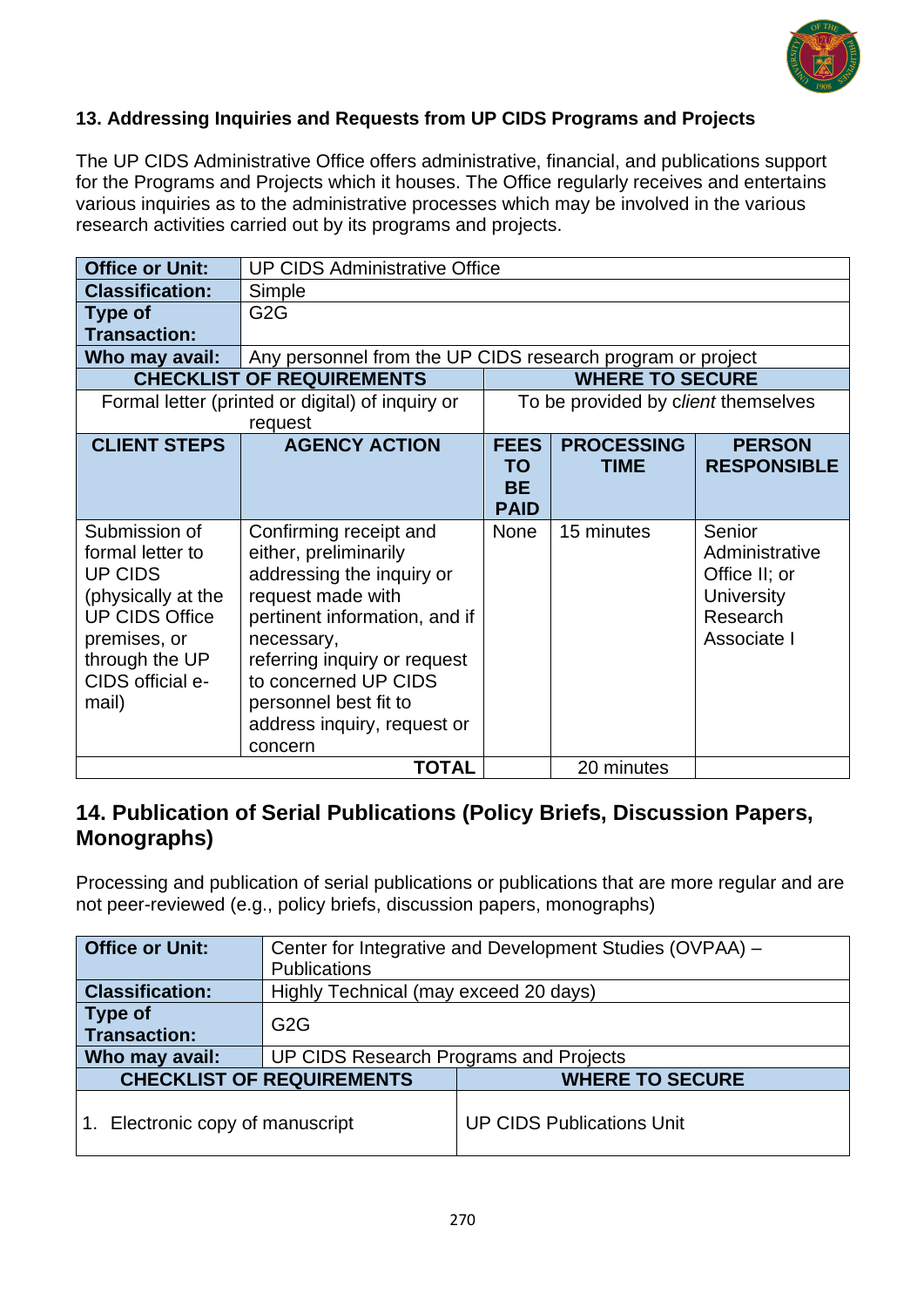

| <b>CLIENT STEPS</b>                                                                                     | <b>AGENCY ACTION</b>                                                                                                                                                                                                                                                                                                                                                            | <b>FEES</b><br><b>TO BE</b><br><b>PAID</b> | <b>PROCESSING</b><br><b>TIME</b> | <b>PERSON</b><br><b>RESPONSIBLE</b> |
|---------------------------------------------------------------------------------------------------------|---------------------------------------------------------------------------------------------------------------------------------------------------------------------------------------------------------------------------------------------------------------------------------------------------------------------------------------------------------------------------------|--------------------------------------------|----------------------------------|-------------------------------------|
| 1. Submit<br>manuscript<br>through<br>electronic mail.                                                  | 1. Receive and<br>conduct technical/<br>guideline<br>compliance<br>review on<br>manuscript.<br>1.1. Acknowledge<br>receipt of<br>manuscript.<br>1.2. Conduct<br>technical/<br>guideline<br>compliance<br>review on<br>manuscript.<br>1.3. If there are<br>technical/<br>guideline non-<br>compliance<br>comments,<br>return<br>manuscript to<br>client.                         | <b>None</b>                                | 1 day                            | <b>Publications</b><br><b>Staff</b> |
| 2. Address<br>technical/<br>guideline non-<br>compliance<br>comments and<br>send revised<br>manuscript. | 2. Receive and re-<br>check revised<br>manuscript.<br>2.1. Acknowledge<br>receipt of<br>revised<br>manuscript.<br>2.2. Re-check<br>revised<br>manuscript if<br>comments are<br>addressed.<br>2.3. If there are<br>additional<br>technical/<br>guideline non-<br>compliance<br>comments,<br>repeat step 1.3;<br>if none, proceed<br>to step 2.4.<br>2.4. Copyedit<br>manuscript. | <b>None</b>                                | 7 days                           | <b>Publications</b><br><b>Staff</b> |